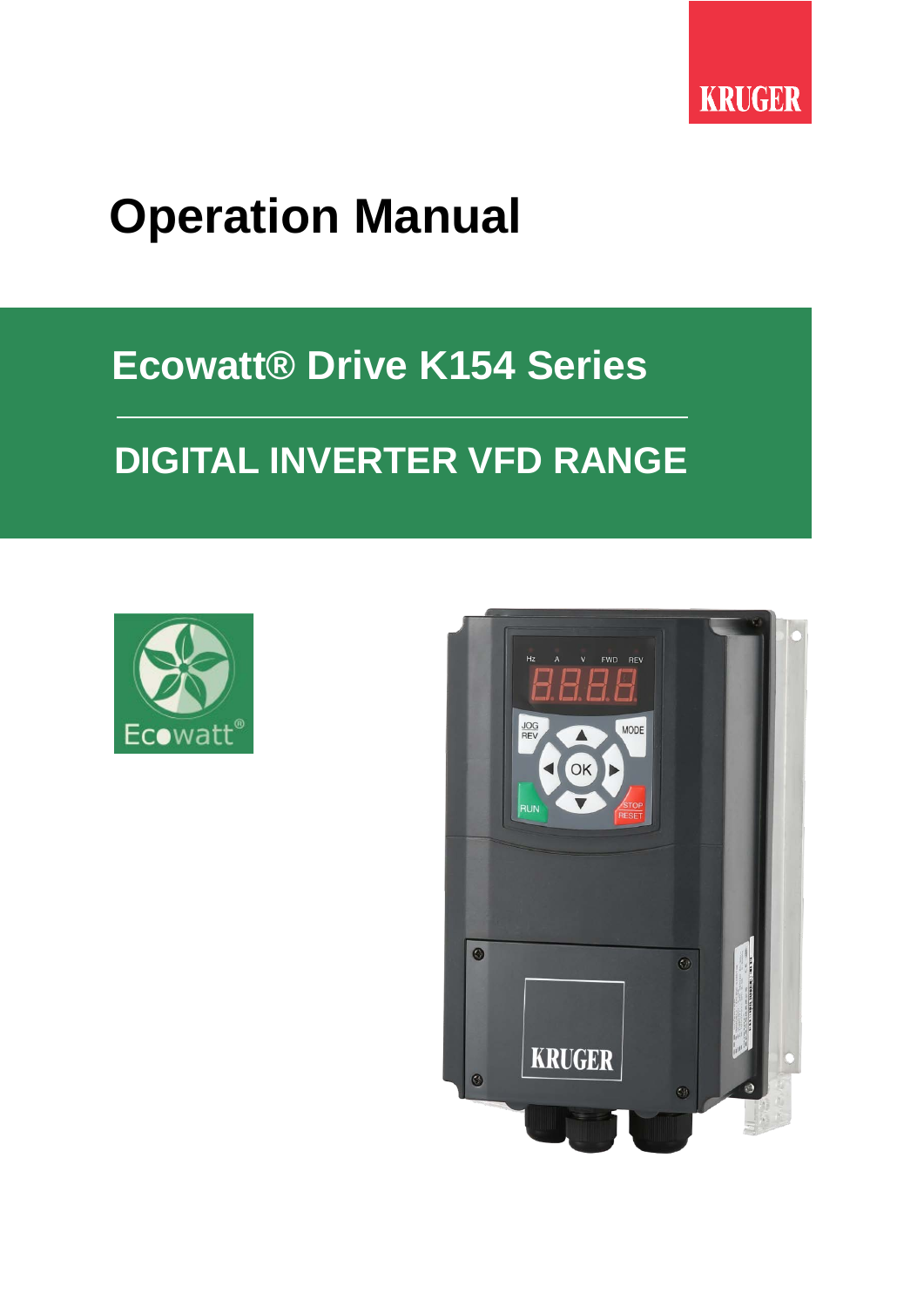## **CONTENTS** Page

| <b>Transport and Handling/General</b>                                        | 3  |
|------------------------------------------------------------------------------|----|
| Specification                                                                | 4  |
| Modes of Operation for the Packaged Inverter/Fan Range                       | 4  |
| KeyPad                                                                       | 5  |
| Important Information for the Safety of Installers and Users                 | 5  |
| <b>Safety During Installation</b>                                            | 6  |
| <b>Mechanical Installation</b>                                               | 6  |
| Electrical Installation of the Inverter to an Appropriately Sized Kruger Fan | 6  |
| Operation Mode a. Off/On to Installer-defined Speed and                      |    |
| <u>Thereafter Manual Speed Adjustment via the Inverter's Integral Keypad</u> | 9  |
| Operation Mode b. Off/On and Speed Control by Additional                     |    |
| <b>Accessory REB-ECOWATT 0-10V Speed Controller</b>                          | 14 |
| Operation Mode c. Off/On by Additional Remote (wired) OFF/ON Switch          | 17 |
| Pre Starting-up Checks and Initial Energisation                              | 18 |
| <b>Operating Instructions</b>                                                | 21 |
| Troubleshooting                                                              | 22 |
| <b>EMC Filters</b>                                                           | 23 |
| Recycling                                                                    | 23 |
| <b>EC Declaration of Conformity</b>                                          | 23 |
| Guarantee                                                                    | 24 |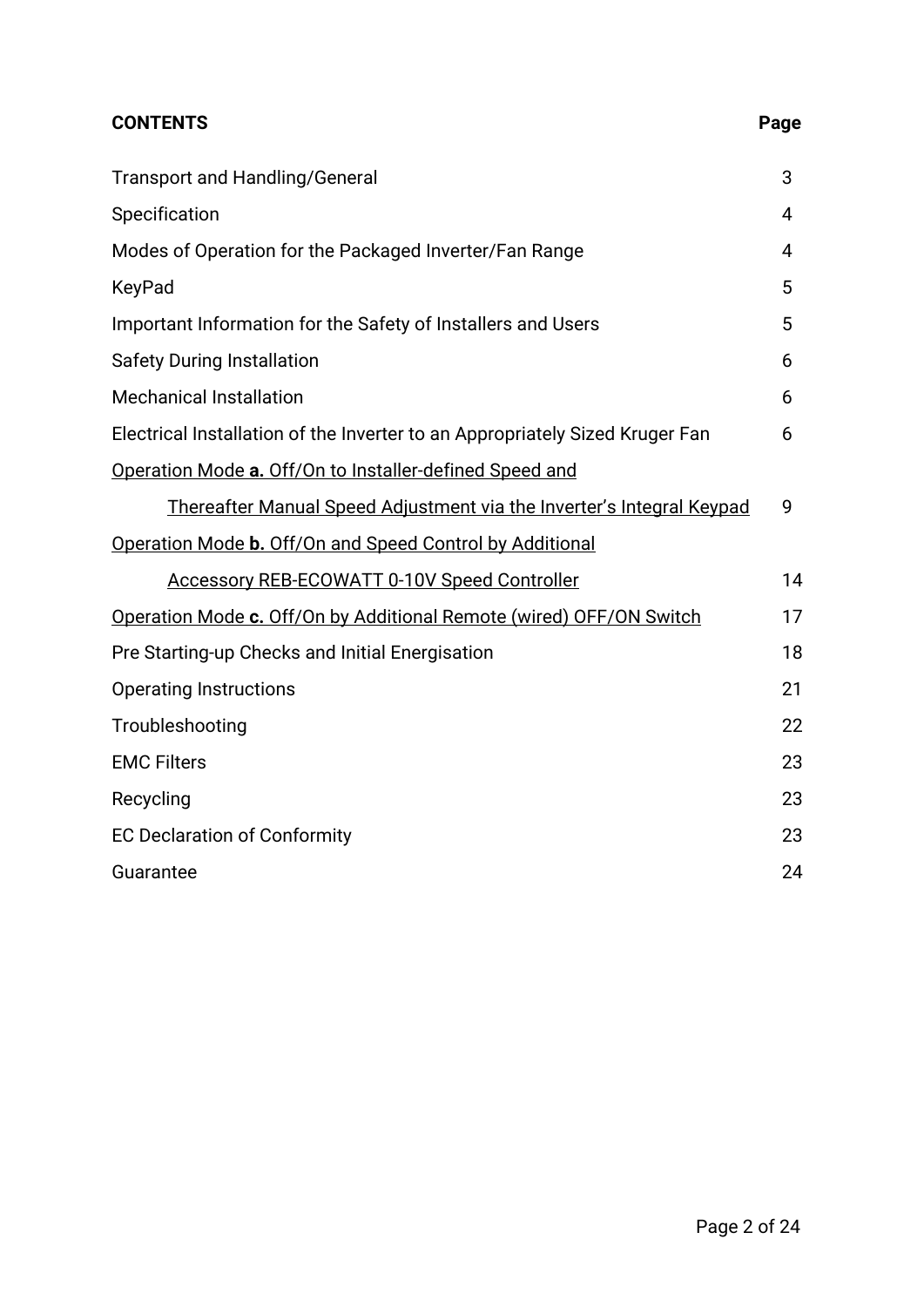Thank you for placing your confidence in Kruger by buying this product. It has been manufactured following current technical safety regulations and in compliance with EC standards.

Please read this instruction booklet carefully before installing or starting up the product. It contains important information on personal and user safety measures to be followed while installing, using and carrying out maintenance work on the equipment. Once the product has been installed, please hand this booklet to the end user.

Check that the apparatus is in perfect condition while unpacking. Any fault or damage caused in origin is covered by the Kruger guarantee. Please make sure that the apparatus coincides with the product you have ordered and that the details on the characteristics plate fulfil your requirements.

## Transport and Handling

- 1. The packaging used for this apparatus has been designed to support normal transporting conditions. The apparatus must always be transported in its original packaging as not doing so could deform or damage the product.
- 2. The product should be stored in a dry place in its original packaging, protected from dust and dirt until it is installed in its final location. Do not accept delivery if the apparatus is not in its original packaging or shows clear signs of having been manipulated in any way.
- 3. Do not place heavy weights on the packed product and avoid knocking or dropping it.
- 4. When handling heavy products, adequate lifting equipment should be used to avoid harming people or damaging the product itself.
- 5. Never lift a product by pulling it by the wires or terminal/control enclosure.

### GENERAL

6. The K154 DIGITAL INVERTER VFD range comprises of single-phase (1PH) in, three-phase out (3PH) Variable Frequency Inverters specifically intended to control Kruger 3PH-220V fans,

### **Specification**

- 7. The single-phase input Inverter control is designed for continuous operation with the maximum rated current load, (4.5 to 16A, depending on version) on single phase 230 Volts  $\sim$  50Hz supply.
- 8. The normal equipment temperature range is -10°C to +40°C.
- 9. The normal equipment humidity range is 20% RH to 90% RH.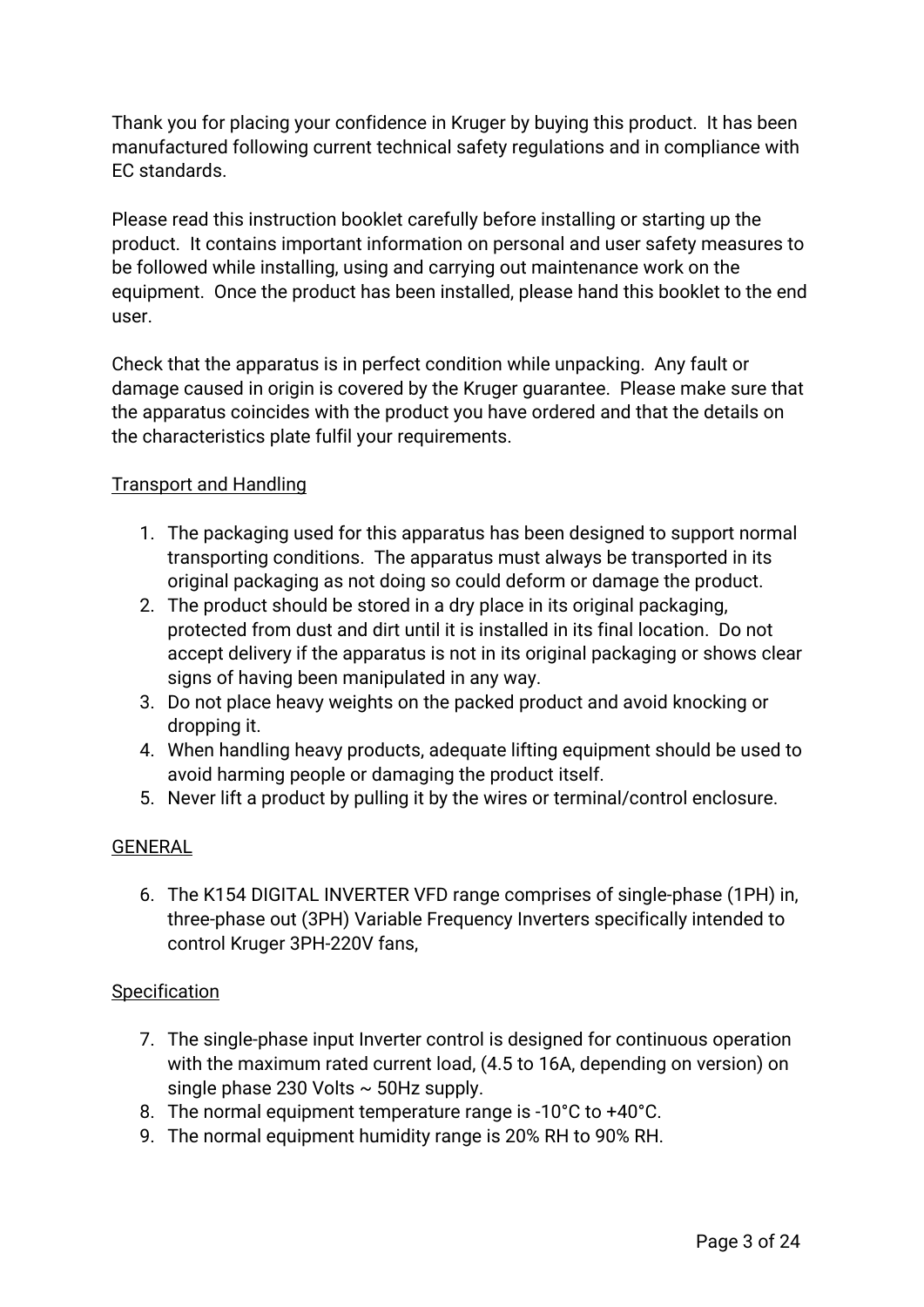- 10.The Inverter is not suitable for positioning where corrosive gas, oil, mist etc. are present.
- 11.The unit meets the EMC requirements of EN 61000-3-3:2015 and EN 61000-3- 2:2015
- 12.The control is housed in an enclosure that is suitable for the current rating and is IP54 rated.

#### Modes of Operation for the Packaged INVERTER/FAN Range

- 13.There are 3 modes of fan operation via the Inverter detailed:
	- a. Off/On to installer-defined speed and thereafter manual speed adjustment via the Inverter's integral keypad. (1PH>3PH - Wiring Diagram No.1)
	- b. Off/On and speed control by accessory REB-ECOWATT 0-10V Speed Controller. (Wiring Diagram No.1 PLUS additional Wiring Diagram No.2).
	- c. Off/On to installer-defined speed via a Remote (wired) OFF/ON Voltfree Switch. (Wiring Diagram No.1 PLUS additional Wiring Diagram No.3).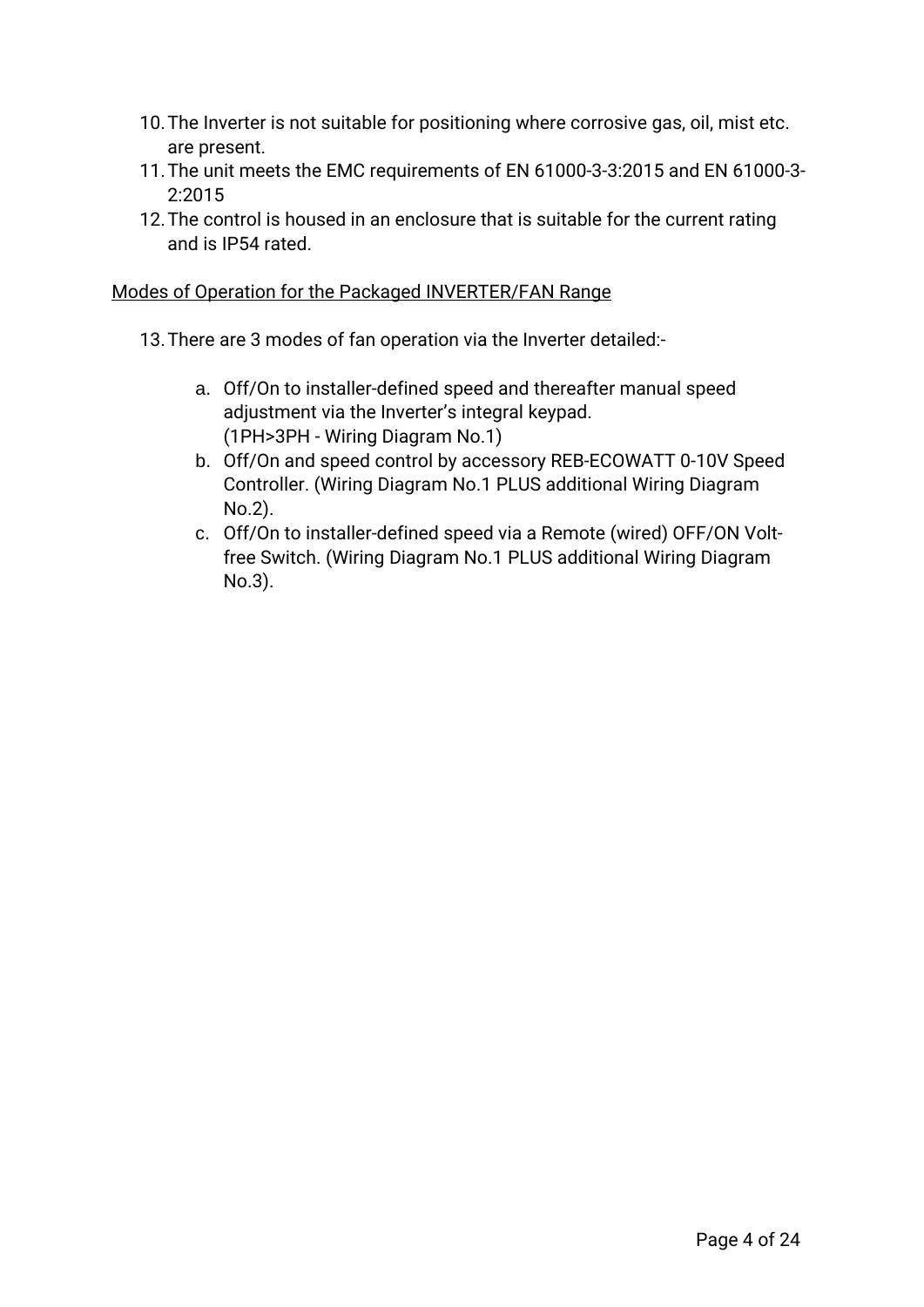### KeyPad



Fig. 1 Operation Pad Diagram

### 14.Using the KeyPad

- a. Navigation of the keypad is via the arrow keys.
	- i. To move to the left digit, press  $\bigodot$
	- ii. To move to the right digit, press  $\odot$
	- iii. To increase the value of a digit, press  $\bigodot$
	- iv. To decrease the value of a digit, press  $\bigcirc$

### Important Information for the Safety of Installers and Users

- 15.Installation must only be carried out by qualified persons.
- 16.Make sure that the installation complies with each country's current mechanical and electrical norms.
- 17.Once ready to use, the apparatus must fulfil the following standards:
	- a. Standard for Low Voltage Installations 2006/95/CE
	- b. Machinery Standard 2006/42/CE
	- c. Standard for Electromagnetic Compatibility 2004/108/CE
- 18.Any area in or around a machine, where the presence of people can cause situations of danger for their safety or health, can be considered a high risk area.
- 19.This apparatus must not be used in explosive or corrosive atmospheres.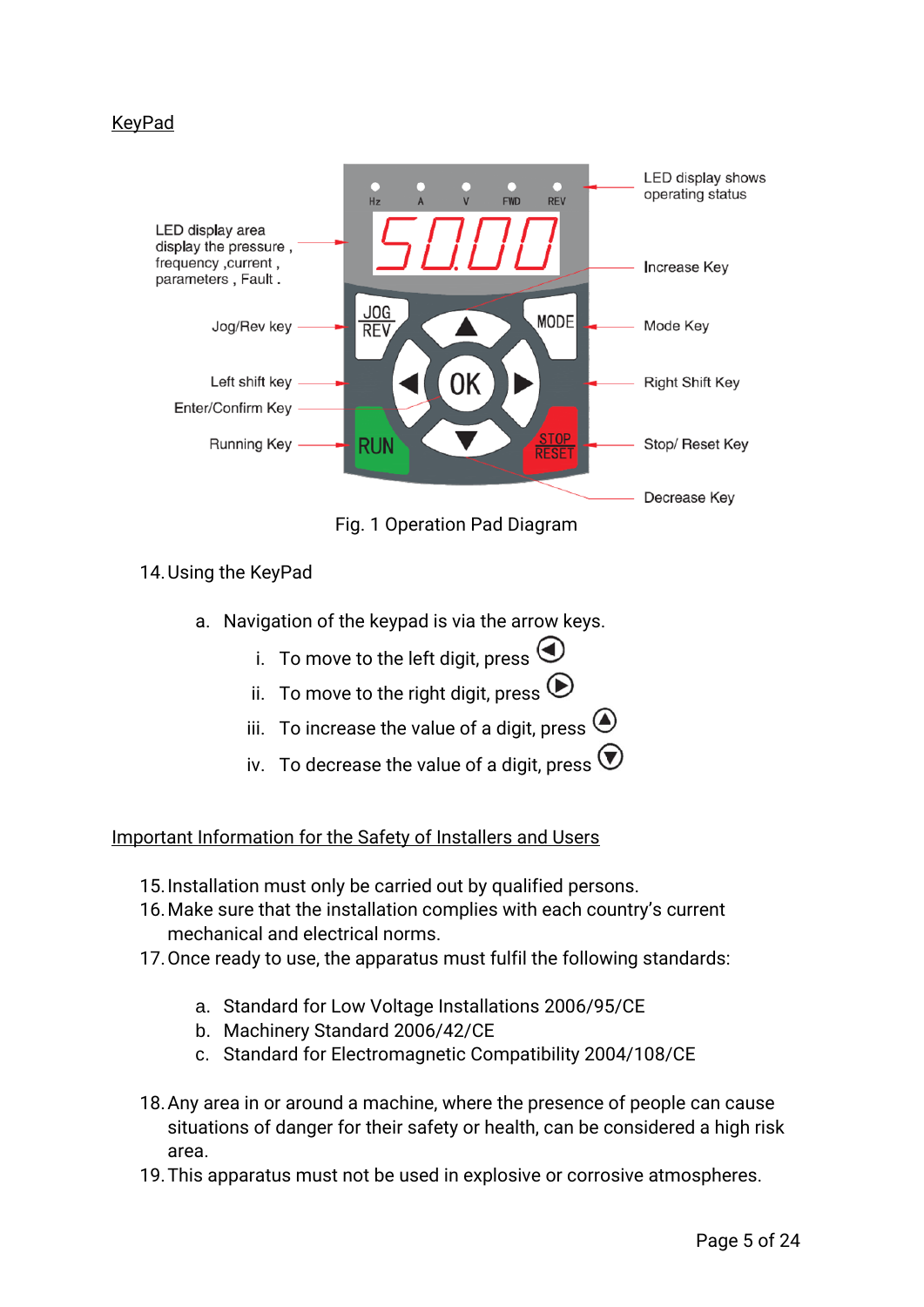- 20.If an Inverter is required for working in the previously stated conditions, consult the Kruger Technical Department.
- 21.If the apparatus is going to be used in atmospheres with over 90% relative humidity, consult the Kruger Technical Department first.

## Safety During Installation

- 22.When installing the Inverter, make sure that all the fittings are in place and that the structure which supports it is resistant enough to bear its weight at full functioning power.
- 23.Before manipulating the apparatus, make sure the mains supply is disconnected, even if the Inverter is switched off.
- 24.Check that the mains supply voltage and frequency values coincide with the stipulations on the characteristics plate.
- 25.Follow the connections diagram(s) for the electrical connections.
- 26.An earth connection is necessary, check that it is correctly connected and that adequate thermal and overloading protection has been connected and adjusted to the corresponding limits – please refer to note #37 below.

#### Mechanical Installation

- 27.The Inverter is intended to be supplied ONLY with a corresponding Kruger 3PH 230V ventilation fan. Check that the size and the speed of the fan can be safely controlled by this Inverter.
- 28.Install the Inverter in a dry sheltered position.
- 29.Leave an air space of not less than 150mm around the controller to allow cooling air to flow freely. Leave an additional gap in front of the Inverter to allow for access during installation/wiring/maintenance. Do not install in close proximity to other heat sources. The maximum ambient temperature for the controller must not exceed 40°C. The maximum humidity for the controller must not exceed 90%R.H.
- 30.The product should be vertically mounted only. In this orientation it is suitable for fitment onto a suitable supportive structure and secured through the 4 fixing holes provided.

### Electrical Installation of the Inverter to an Appropriately Sized Kruger Fan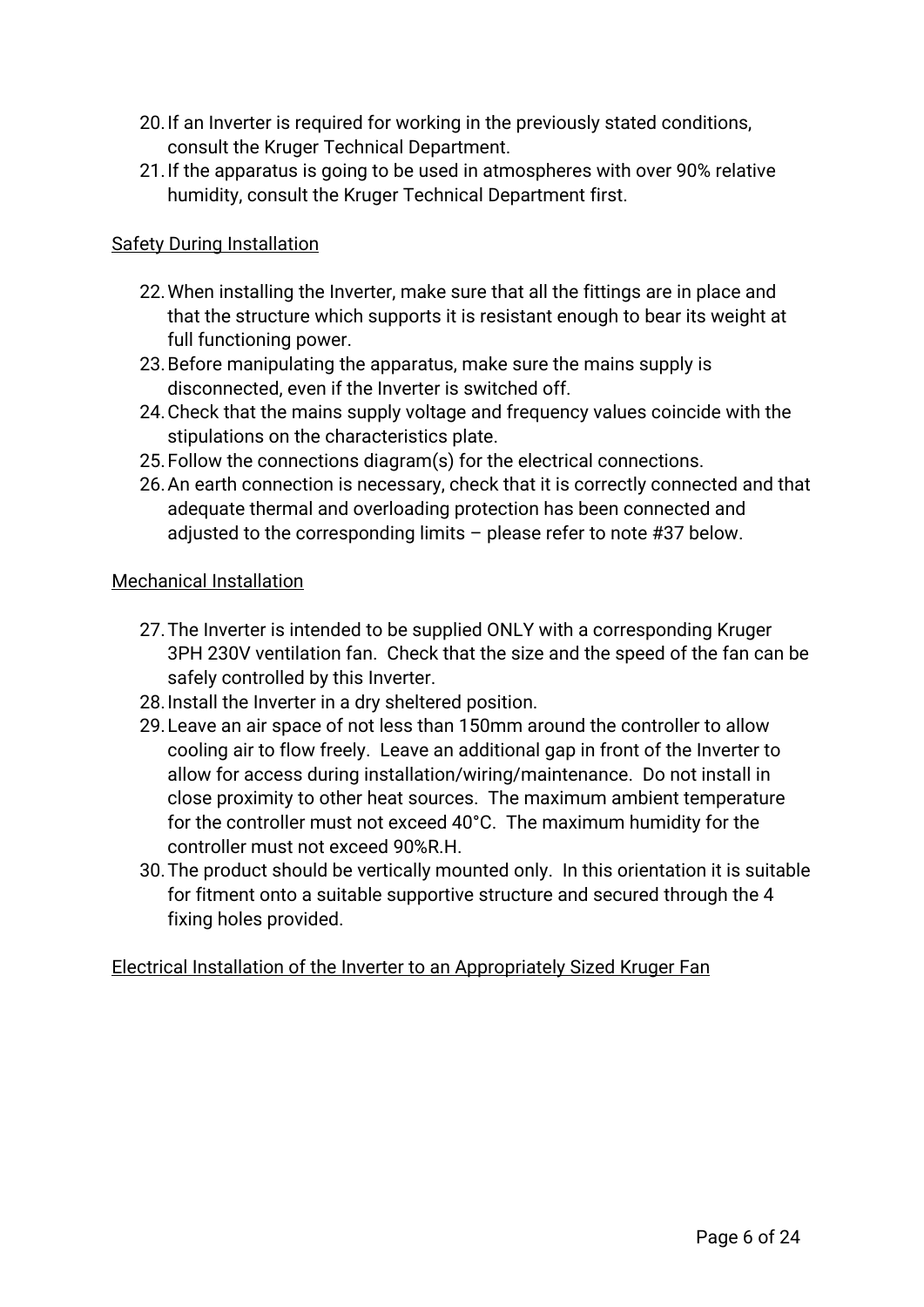#### WARNING!

31.Mains voltage is present. It is the responsibility of the user to ensure compliance with the Health and Safety at Work.

#### **CAUTION**

- 32.Isolate mains supply before connecting.
- 33.This unit must be earthed.
- 34.All electrical connections should be made by a qualified electrician.
- 35.All wiring must be in accordance with current wiring regulations.
- 36.The apparatus should be provided with a separate suitably rated double pole isolator or switch.
- 37.The breaker capacity current and cable sizes for each Inverter type are shown in table 1 below.

Table 1.

| <b>Inverter Model</b> | <b>Breaker Capacity</b> | <b>Cable Sizes</b>    |                       |  |
|-----------------------|-------------------------|-----------------------|-----------------------|--|
|                       | Current                 | <b>Input Cable</b>    | <b>Output Cable</b>   |  |
| 1-PH>3PH 0.75kW 4.5A  | 20A                     | $2.5$ mm <sup>2</sup> | $2.5$ mm <sup>2</sup> |  |
| 1-PH>3PH 1.5kW 7.0A   | 20A                     | $2.5$ mm <sup>2</sup> | $2.5$ mm <sup>2</sup> |  |
| 1-PH>3PH 2.2kW 10A    | 32A                     | 4mm <sup>2</sup>      | $2.5$ mm <sup>2</sup> |  |
| 1-PH>3PH 3.7kW 16A    | 32A                     | 4mm <sup>2</sup>      | $2.5$ mm <sup>2</sup> |  |
|                       |                         |                       |                       |  |

- 38.The cable between the Inverter and fan should be a screened type.
- 39.The Inverter is suitable as supplied for connection to the fan with up to a 25m long connection cable. Installations in excess of this MAX. 25m CABLE LENGTH distance and up to 50m should be fitted also with an EMC Filter (not supplied – Available as an accessory, see Note #66 for additional information). In the uncommon occurrence that the cable length exceeds 50m, a Choke is also required.

#### In Summary

Fan plus Inverter Pack as supplied – MAX. CABLE LENGTH 25m Fan plus Inverter Pack + EMC Filter – MAX. CABLE LENGTH 50m Fan plus Inverter Pack + EMC Filter + Choke – CABLE LENGTH ABOVE 50m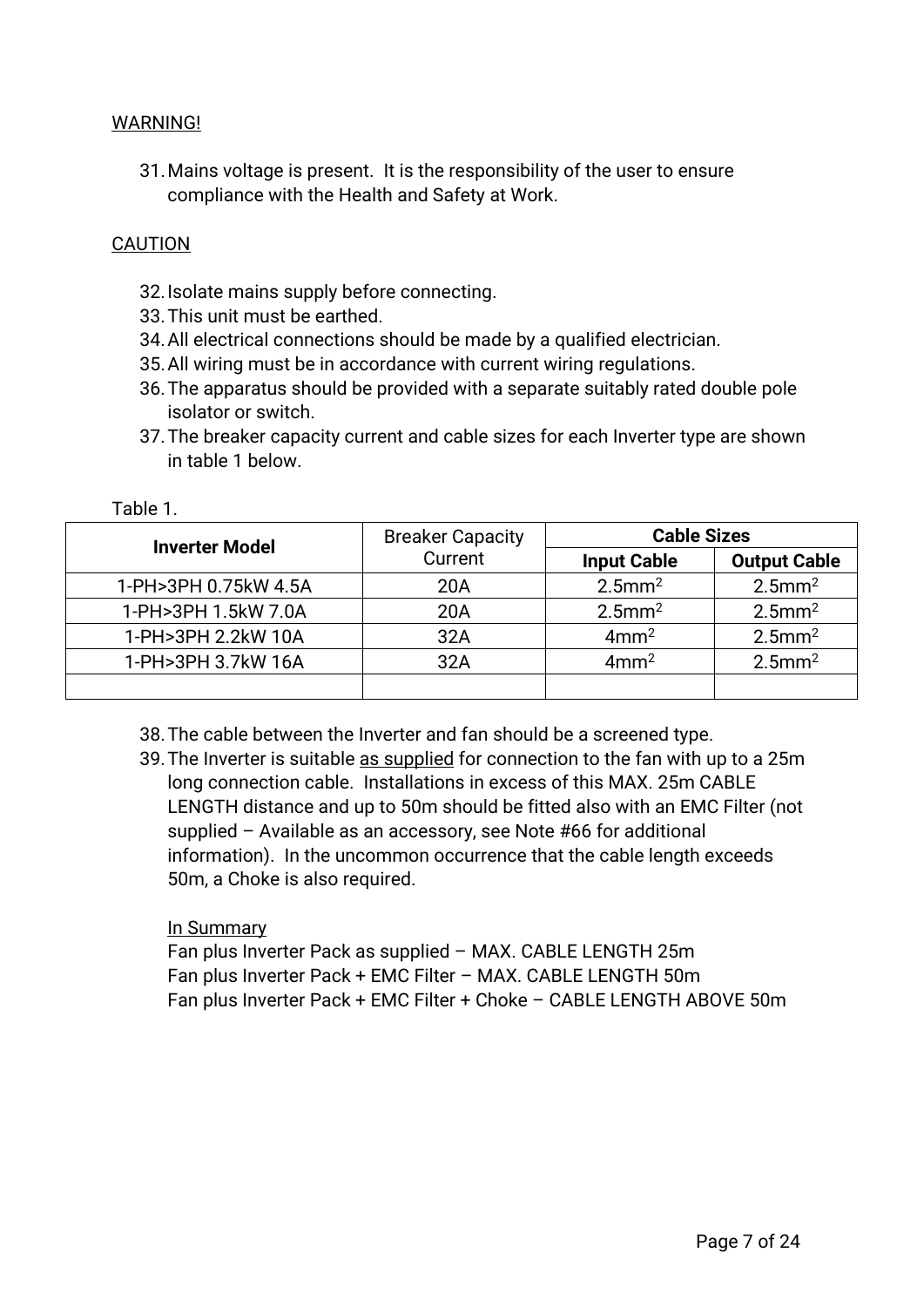Wiring Installation

### **40.THE THREE-PHASE FAN TO WHICH THE INVERTER IS TO BE CONNECTED MUST BE CONFIGURED TO ACCEPT A 230V 3-PH SUPPLY**

- 41.Check that the power supply matches that on the Inverter rating plate.
- 42.The connections as shown in Wiring Diagram No. 1 of this booklet and if the accessory REB-ECOWATT Controller is being employed, Wiring Diagram No. 2 also, or if a remote (wired) on/off switch is employed, then Wiring Diagram No. 3 in addition to No. 1.

The Inverter incorporates a "Running Status Relay", if an output is required to a remote device then in addition to the power connections, the optional **Error Relay Output** connections shown on Wiring Diagram No.1 should be followed. Please refer to note #51 for additional information.

- 43.All cable entries provided should be used. Any left unused should be blanked and left in a safe condition.
- 44.Remove the front panel of the controller from the front cover by removing the panel fixing screws. This provides access to all of the terminals located on the control circuit boards plus the earth cable, the flying end of which is taped to the underside of the panel.

**NOTE – We do not recommend removing the front cover, however if it is removed then take great care not to damage the ribbon cable which connects the display to the circuit board which is fixed to the base. The ribbon cable's plug can be temporarily unplugged from the socket. When re-attaching the ribbon cable plug be very aware that the plug and socket must be connected in the correct orientation. Re-position the front cover and replace the fixing screws.**

## **IMPORTANT – RISK OF DAMAGE! ENSURE THAT THE PLUG IS TIGHTLY SECURED TO THE SOCKET!**

## **NOTE – When replacing the front cover, ensure that the seal is correctly positioned.**

- 45.Replace the panel when the wiring connections have been made, ensuring that the seal is correctly positioned.
- 46.Check that the unit mountings and electrical connections are secure and in accordance with the applicable wiring diagram on page 9 (and if applicable, page 14 or 17 also) of this instruction booklet.
- 47.For wiring diagrams of other schemes, please contact Kruger. IF IN DOUBT, ASK!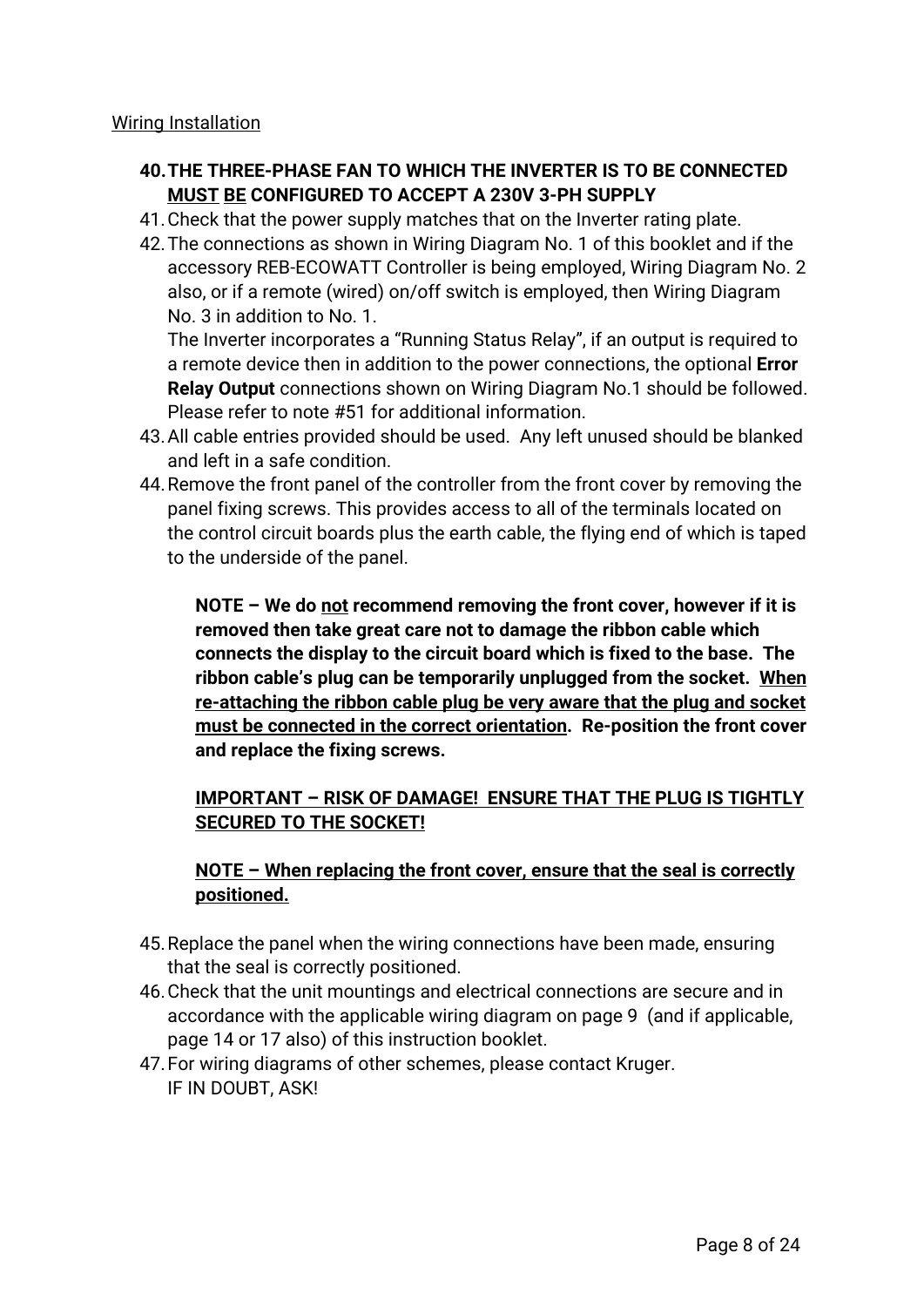## WIRING DIAGRAM No. 1 (SINGLE PHASE 230V ~ 50Hz MAINS SUPPLY) Off/On to installer-defined speed and thereafter manual speed adjustment via the Inverter's integral keypad.

- L Supply Live 230V  $\sim$  50Hz
- N Supply Neutral
- $E -$ Earth

## WIRING DIAGRAM No. 1 –



Single-Phase 230V AC **Input Power** 

W U V М **EARTH Connections to Three-Phase Fan** 

**OPTIONAL INVERTER TERMINAL USEAGE FOR STATUS SIGNALLING**



Running Status Relay Output TA-TB when Running TA-TC when **Non**-Running SEE NOTE #51 FOR ADDITIONAL INFORMATION

**Motor** 

## **IMPORTANT NOTE TO INSTALLERS!**

THE THREE-PHASE FAN TO WHICH THE INVERTER IS TO BE CONNECTED **MUST** BE **CONFIGURED TO ACCEPT A 3-PH 230V** SUPPLY, **NOT** A 400V SUPPLY. **IF IN DOUBT, ASK!**

# **Inverter Terminals**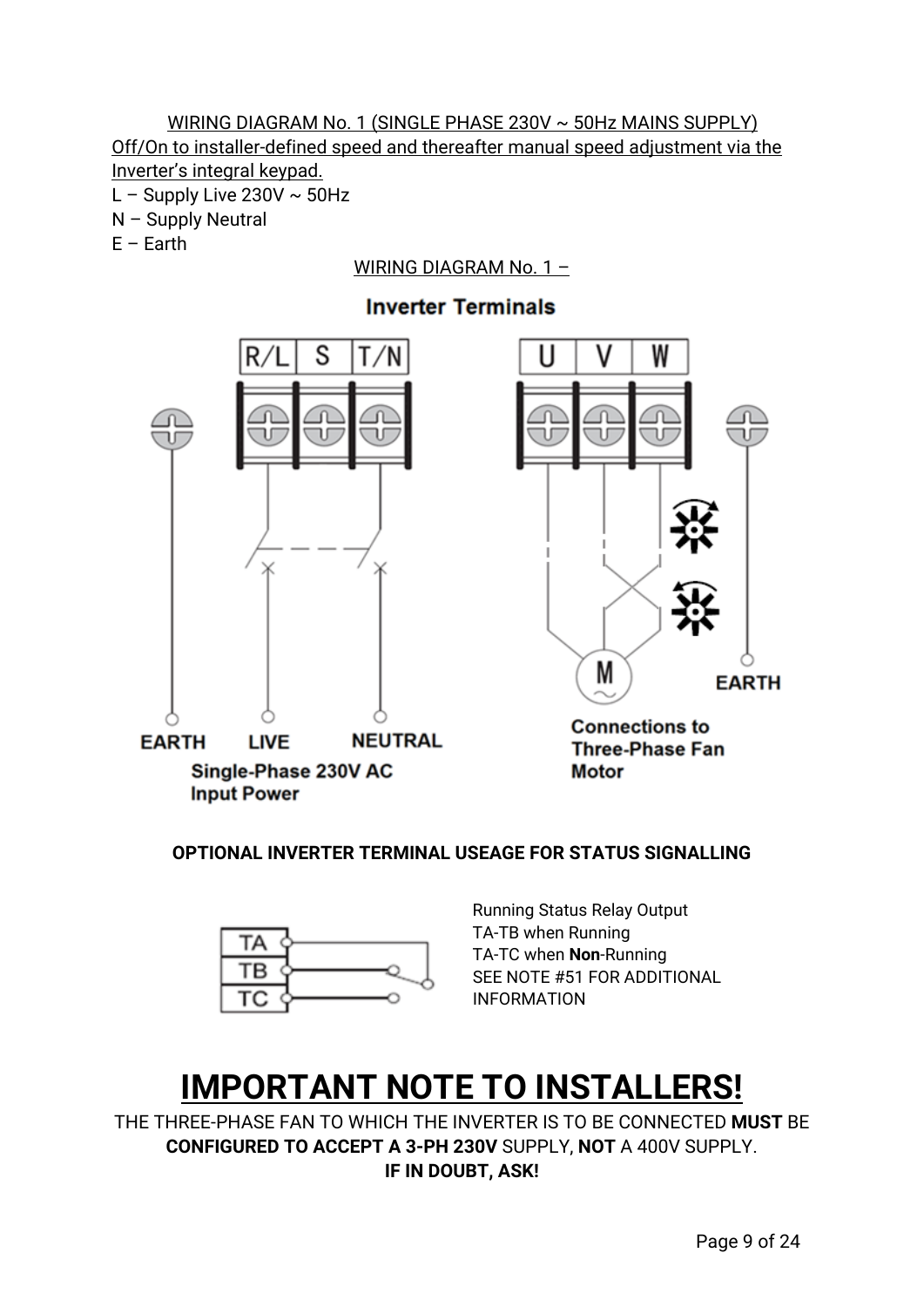## **SETTING-UP OVER-CURRENT PROTECTION (PARAMETER F8.20)**

- 48.The impedance overload protection parameter F8.20 varies depending on the type of fan that the Inverter is being connected to and this parameter **MUST** be installer-configured in order to allow the Inverter to safely control and to provide overload protection to the fan which it is intended to control.
- 49.To calculate the value of the protection parameter F8.20:-

Parameter F8.20 Value = FAN FULL LOAD CURRENT x 110 INVERTER CURRENT RATING

Example

FAN FULL LOAD CURRENT is 4.3A INVERTER CURRENT RATING is 10A

Parameter F8.20 Value = FAN FULL LOAD CURRENT x 110 INVERTER CURRENT RATING

Parameter F8.20 Value = 4.3 x 110 10A

Parameter F8.20 Value = 47.3 (%)

**The Inverter must ONLY be connected to the corresponding fan which it is intended to control.**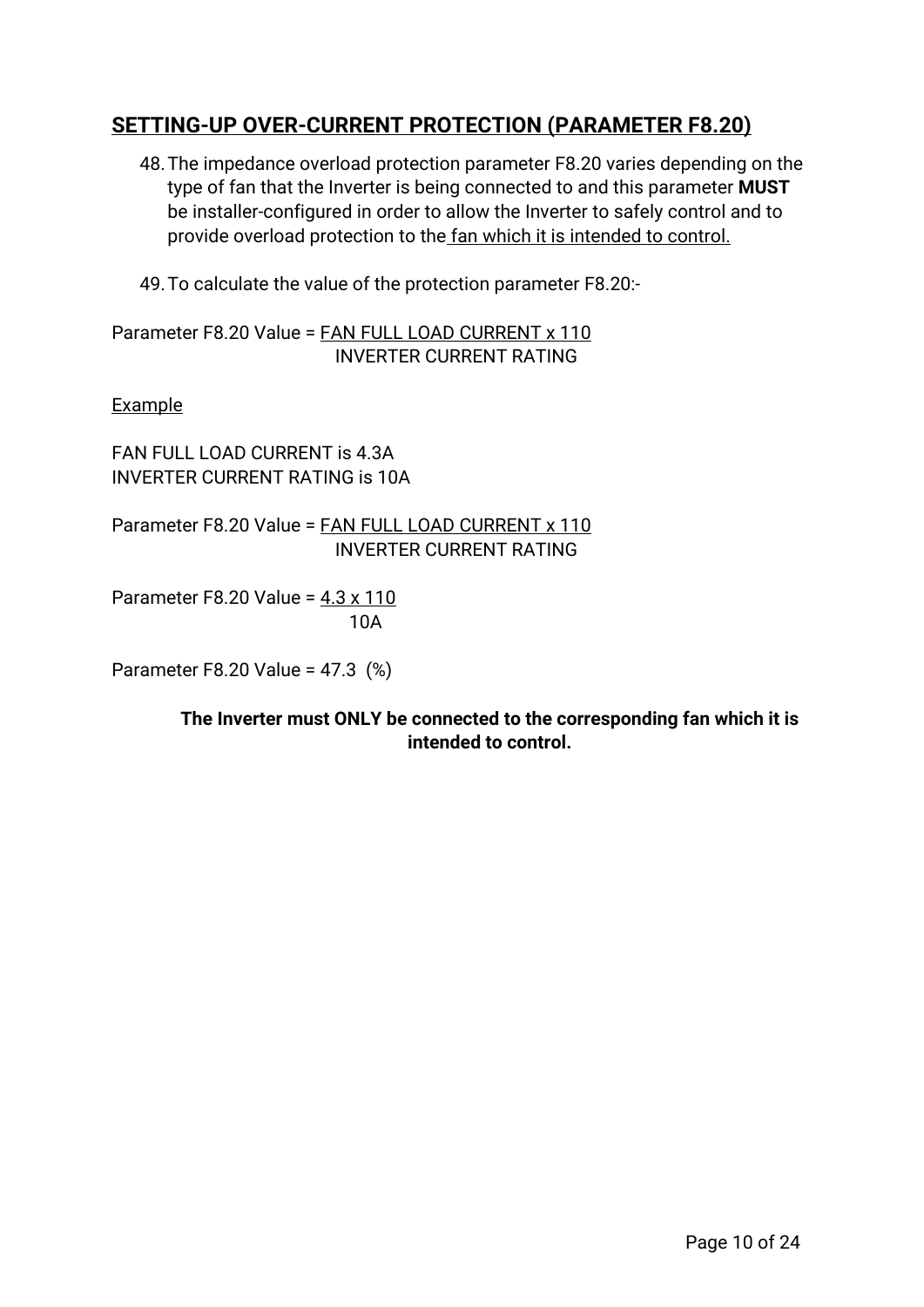50.To set Parameter F8.20 to the tabled parameter:-



51.Running Status Changeover Relay Output – The Relay is factory-set to provide the following logic:-

Continuity between TA-TB – Inverter not providing power to the fan (no-run), either in STOP condition or FAULT condition. Continuity between TA-TC – Inverter providing power to the fan (run)

Contact Rating – 1A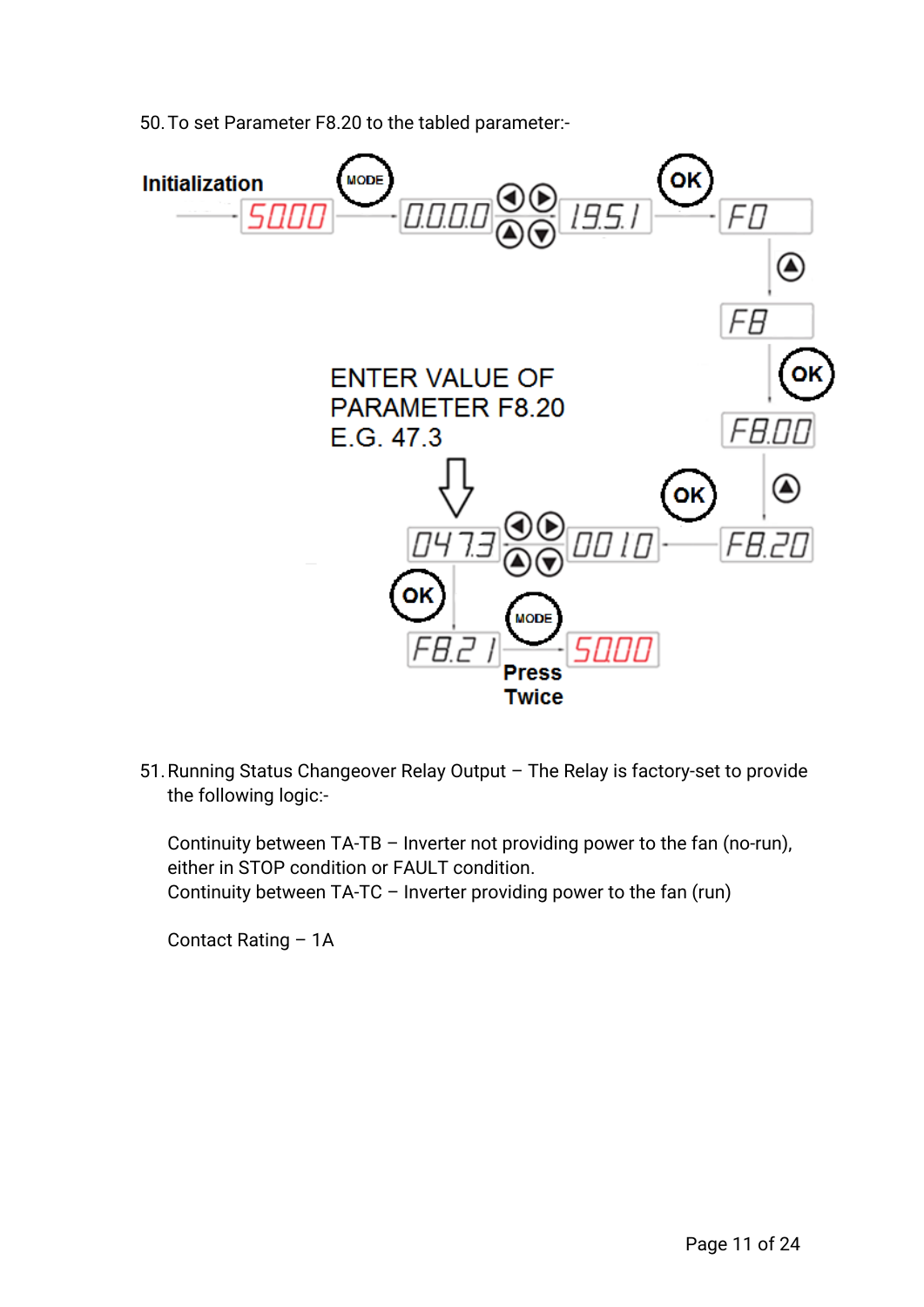52.Speed Range Scaling – NOTE that the scale for the VFD frequency output, as the inverter leaves the factory is 20.00 Hz  $-$  50.00 Hz. As a result, during

operation, pressing the  $\bigcup \bigcup$  keys will by default control the fan between 40 and 100% duty. If this factory default is not suitable for the application's needs then the range can be modified:-

- a. To modify the **minimum** speed:
	- i. Energise the VFD.
	- ii. Make sure that the VFD is stopped and that the fan is not running.
	- iii. Press MODE and "0.0.0.0." will appear.
	- iv. Change "0.0.0.0." to "1.9.5.1." and press OK, "F0" will then appear.
	- v. Press OK again and "F0.00" will appear.
	- vi. Press the  $\bigcup$  key until "F0.06" is displayed and press OK.
	- vii. Change the value from "20.00" to the desired minimum frequency output. **Please note that this value is the minimum running frequency in Hz** (e.g. if you would like the minimum speed set to 30Hz representing 60% duty, then this parameter needs to be modified to "30.00"). There is a reference table of typical values below, (note c).
	- viii. Press OK and "F0.07" will be displayed.
	- ix. Press MODE twice which will take you back to the home screen (running speed value).
	- x. The minimum speed set-up is now complete.
- b. To modify the **maximum** speed:
	- i. Energise the VFD.
	- ii. Make sure that the VFD is stopped and that the fan is not running.
	- iii. Press MODE and "0.0.0.0." will appear.
	- iv. Change "0.0.0.0." to "1.9.5.1." and press OK, "F0" will then appear.
	- v. Press OK again and "F0.00" will appear.
	- vi. Press the  $\bigcup$  key until "F0.05" is displayed and press OK.
	- vii. Change the value from "50.00" to the desired maximum frequency output. **Please note that this value is the maximum running frequency in Hz** (e.g. if you would like the maximum speed set to 40Hz representing 80% duty, then this parameter needs to be modified to "40.00"). There is a reference table of typical values below, (note c).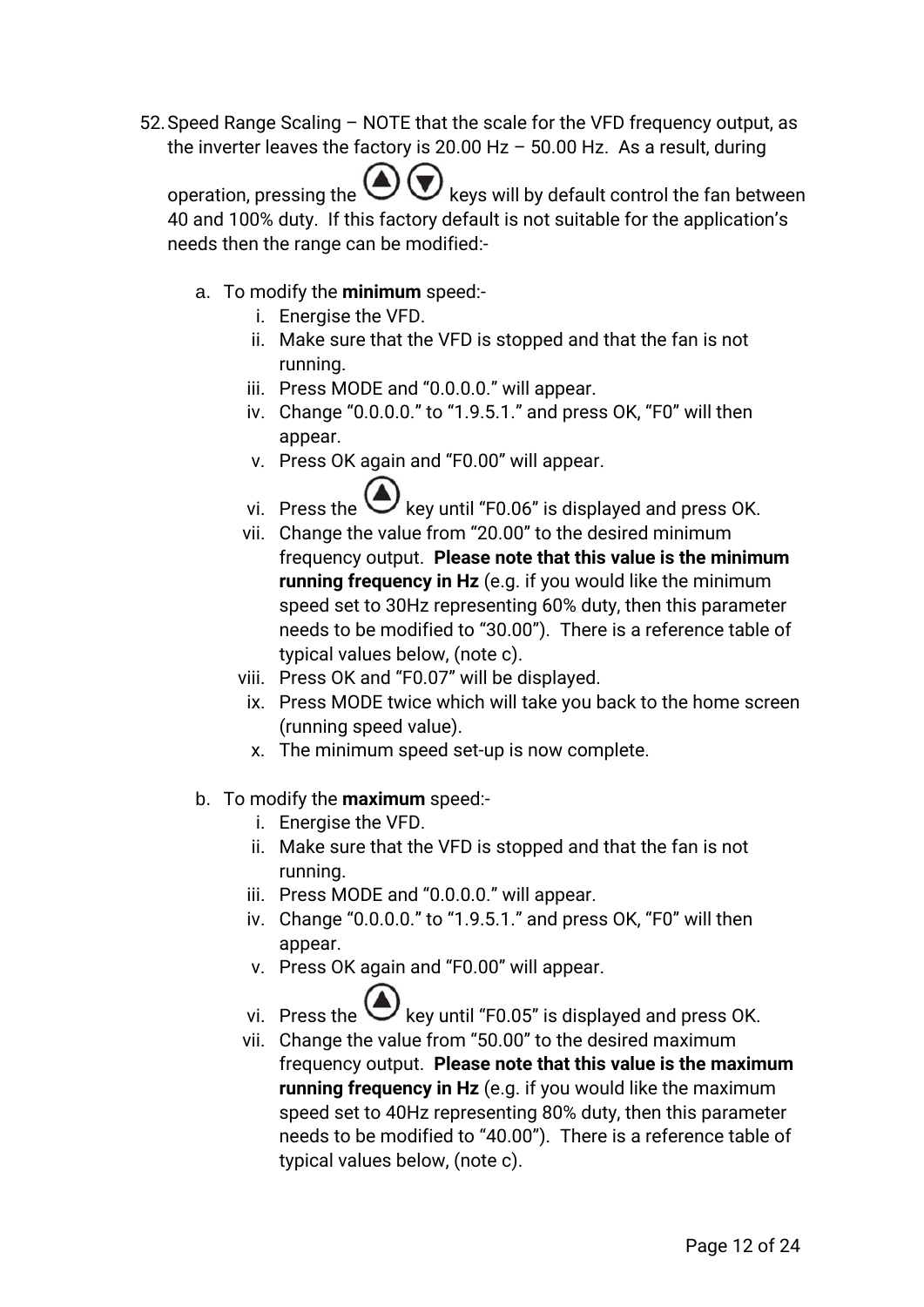- viii. Press OK and "F0.06" will be displayed.
- ix. Press MODE twice which will take you back to the home screen (running speed value).
- x. The maximum speed set-up is now complete.
- c. Duty Percentage / Frequency / VFD Display Reference

| Duty | Frequency | Display | Duty | Frequency | <b>Display</b> |
|------|-----------|---------|------|-----------|----------------|
| 10%  | $5$ Hz    | 05.00   | 60%  | 30 Hz     | 30.00          |
| 20%  | $10$ Hz   | 10.00   | 80%  | 40 Hz     | 40.00          |
| 40%  | 20 Hz     | 20.00   | 90%  | 45 Hz     | 45.00          |
| 50%  | $25$ Hz   | 25.00   | 100% | 50 Hz     | 50.00          |

## **If NEITHER a REB–ECOWATT nor a REMOTE (WIRED) SWITCH is connected to the inverter then go to note 55 on page 18.**

# **However if a REMOTE (WIRED) SWITCH IS connected to the inverter then go to note 54 on page 17.**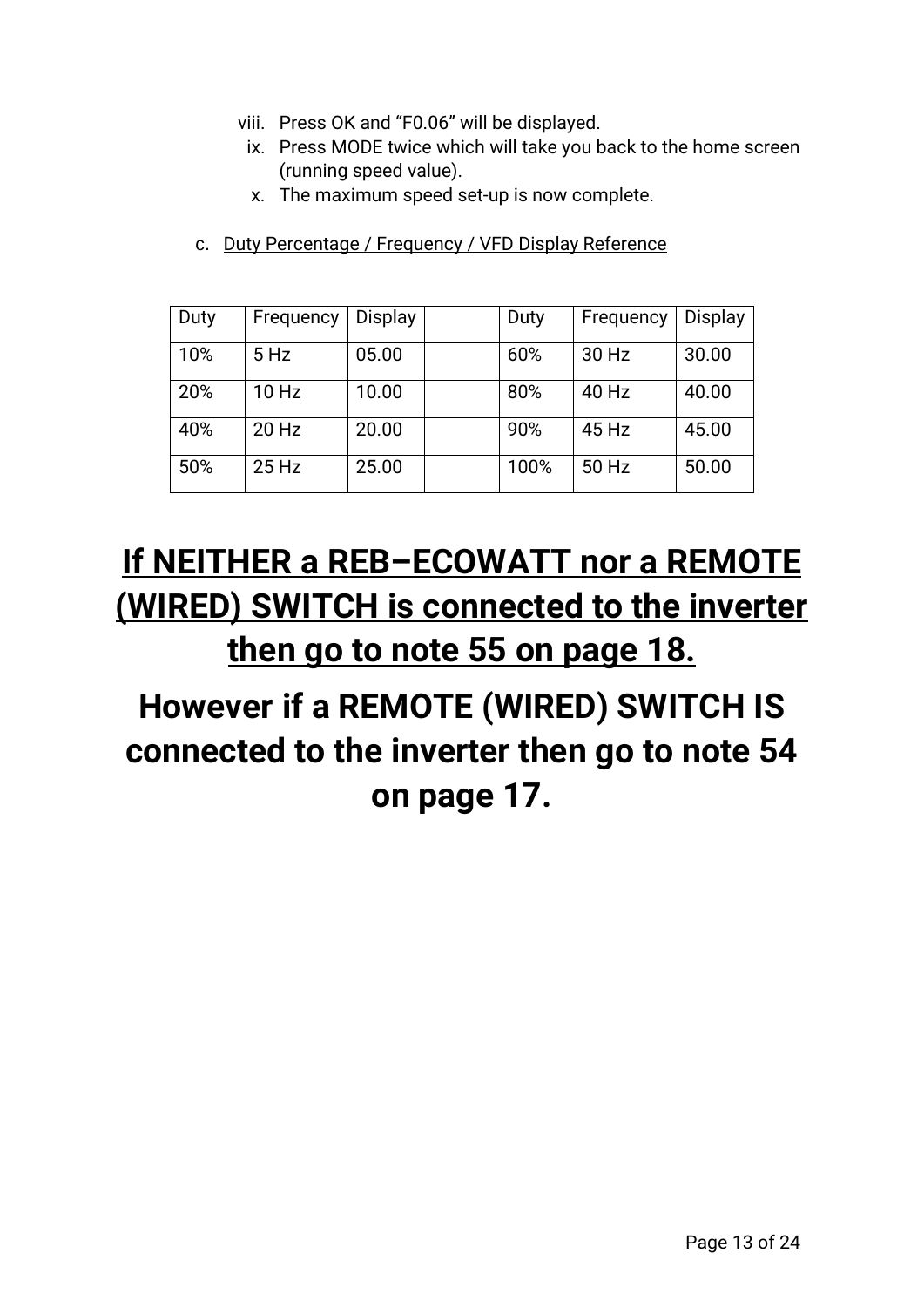### WIRING DIAGRAM No. 2 - Operation Mode b. Off/On and speed control by additional accessory REB-ECOWATT Speed Controller

## **NOTE – WIRING DIAGRAM No.2 is IN ADDITION TO WIRING DIAGRAM No.1**



In addition to Wiring Diagram No. 1, Wiring Diagram No.2 plus the "Programming the Inverter" sequence on note 53 on page 15 of this instruction booklet must be followed.

## **REB-ECOWATT**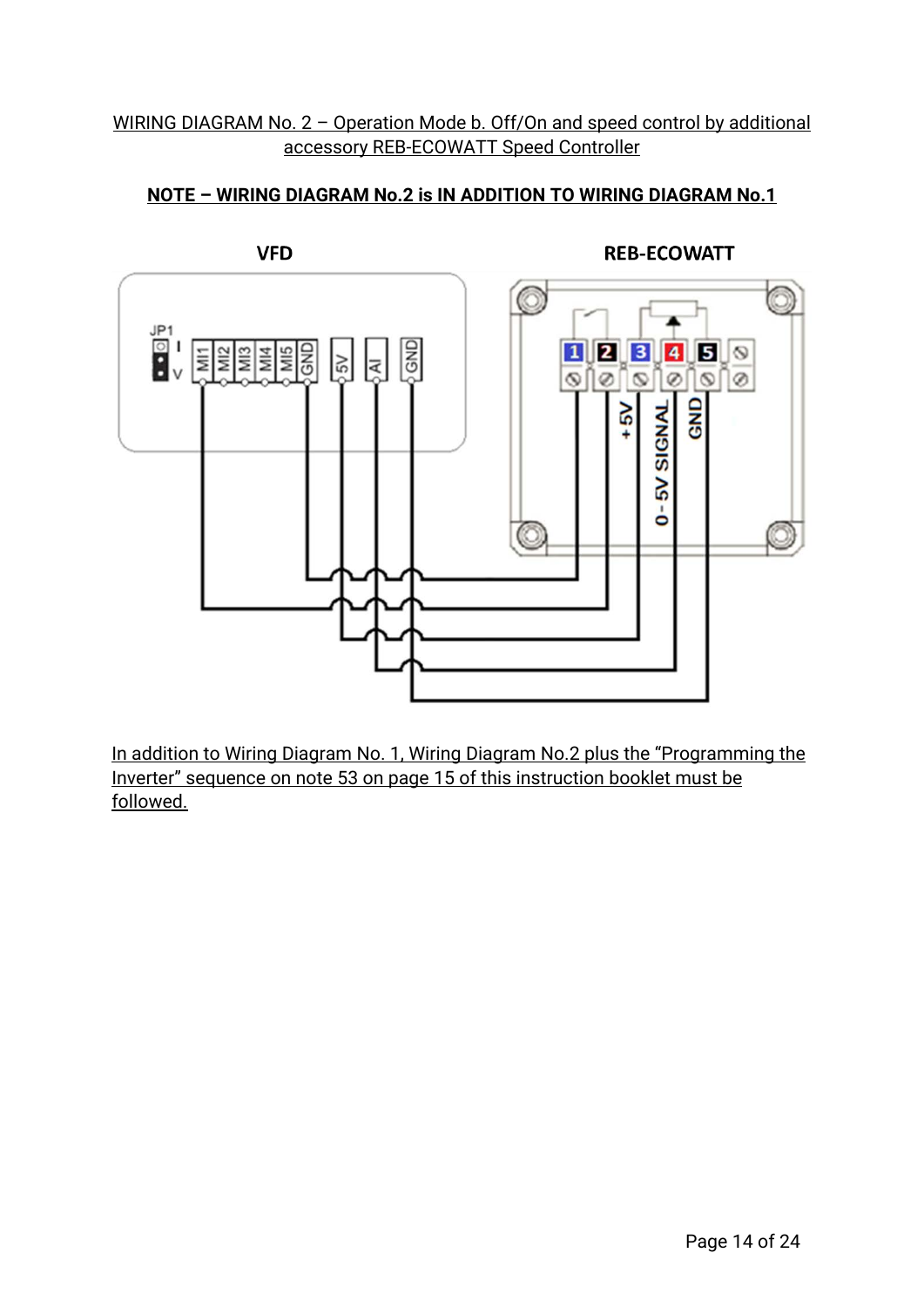## 53.**Programming the Inverter – APPLICABLE ONLY TO OPERATION MODE b. Off/On and speed control by additional accessory REB-ECOWATT Speed Controller**

- a. Assigning the REB-ECOWATT to the Inverter
	- i. Make sure the dial switch on the REB-ECOWATT is "0" position.
	- ii. Energise the VFD.
	- iii. Press MODE and "0.0.0.0." will appear.
	- iv. Change "0.0.0.0." to "1.9.5.1." and press OK, "F0" will then appear.
	- v. Press OK and "F0.00" will appear.
	- vi. Press the  $\bigodot$  key until "F0.01" is displayed and press OK.
	- vii. Change the value from "0" to "1" and press OK, "F0.02" will then appear. Press OK.
	- viii. Change the value from "0" to "2" and press OK, "F0.03" will then appear. Press OK.
		- ix. Change the value from "00" to "01" and press OK, "F0.04" will then appear.
		- x. Press MODE twice which will take you back to the home screen (running speed value).
		- xi. The set-up is now complete.
- b. Speed Range Scaling NOTE that the scale for the VFD frequency output, as the inverter leaves the factory is 20.00 Hz – 50.00 Hz. As a result, rotating the REB-ECOWATT dial between the minimum and maximum end stops will by default control the fan between 40 and 100% duty. If this factory default is not suitable for the applications needs then the range can be modified:
	- i. To modify the **minimum** speed:-
		- 1. Make sure the dial switch on the REB-ECOWATT is "0" position.
		- 2. Energise the VFD.
		- 3. Press MODE and "0.0.0.0." will appear.
		- 4. Change "0.0.0.0." to "1.9.5.1." and press OK, "F0" will then appear.
		- 5. Press the Wkey until "F5" is displayed. Press OK and "F5.00" will appear.
		- 6. Press the  $\bigodot$  key until "F5.12" is displayed and press OK.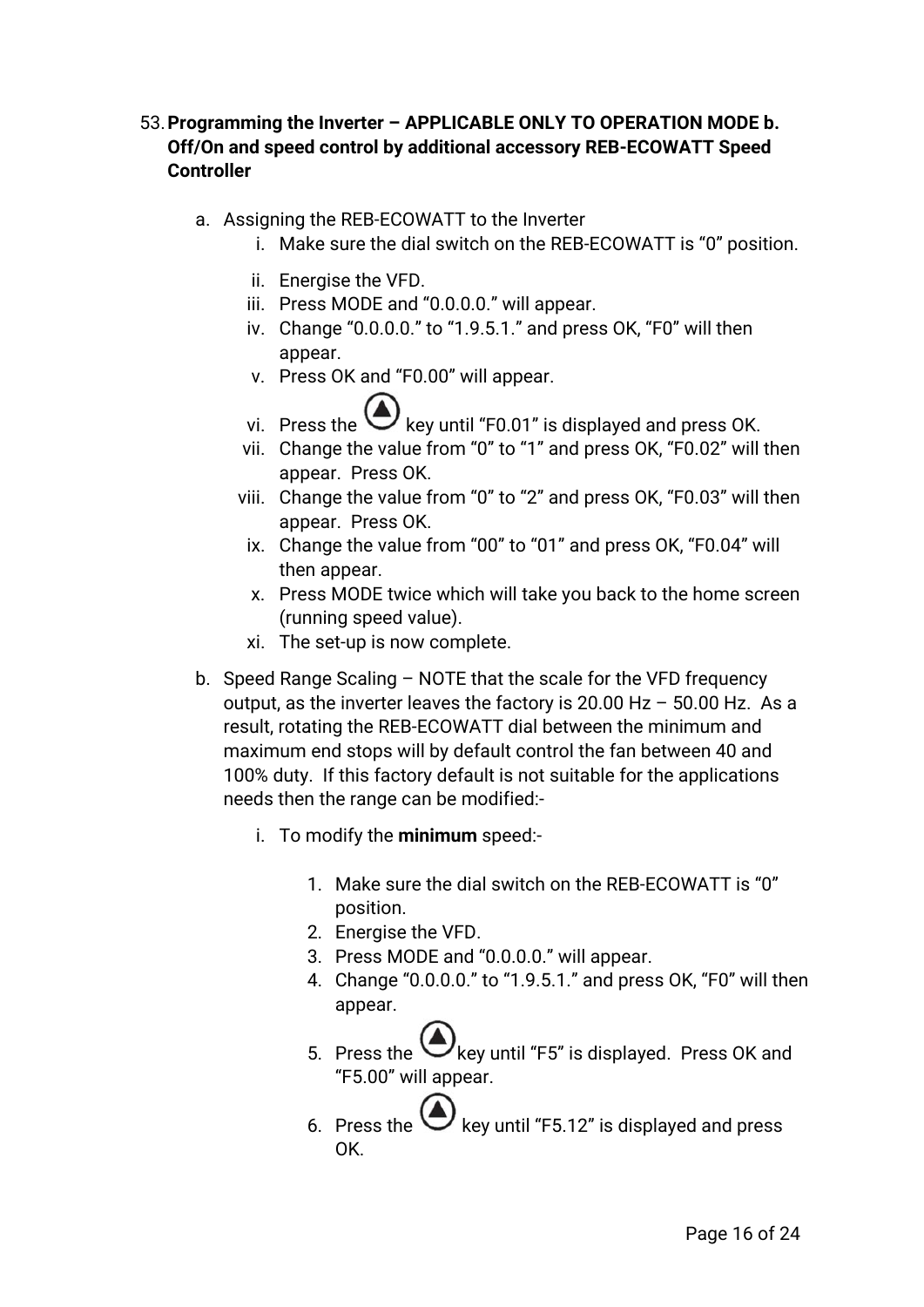- 7. Change the value from "040.0" to the desired minimum frequency output. **Please note that this value is a percentage of 50 Hz** (e.g. if you would like the minimum speed set to 30Hz representing 60% duty, then this parameter needs to be modified to "060.0"). There is a reference table of typical values below, (note iii).
- 8. Press OK and "F5.13" will be displayed.
- 9. Press the  $\bigcup$  key until "F5.00" is displayed.
- 10.Press MODE twice which will take you back to the home screen (running speed value).
- 11.The minimum speed set-up is now complete.
- ii. To modify the **maximum** speed:-
	- 1. Make sure the dial switch on the REB-ECOWATT is "0" position.
	- 2. Energise the VFD.
	- 3. Press MODE and "0.0.0.0." will appear.
	- 4. Change "0.0.0.0." to "1.9.5.1." and press OK, "F0" will then appear.
	- 5. Press the  $\bigcup$  key until "F5" is displayed. Press OK and "F5.00" will appear.
	- 6. Press the  $\bigcup$  key until "F5.14" is displayed and press OK.
	- 7. Change the value from "100.0" to the desired maximum frequency output. **Please note that this value is a percentage of 50 Hz** (e.g. if you would like the maximum speed set to 45Hz representing 90% duty, then this parameter needs to be modified to "90.00"). There is a reference table of typical values below, (note iii).
	- 8. Press OK and "F5.15" will be displayed.
	- 9. Press the  $\vee$  key until "F5.00" is displayed.
	- 10.Press MODE twice which will take you back to the home screen (running speed value).
	- 11.The maximum speed set-up is now complete.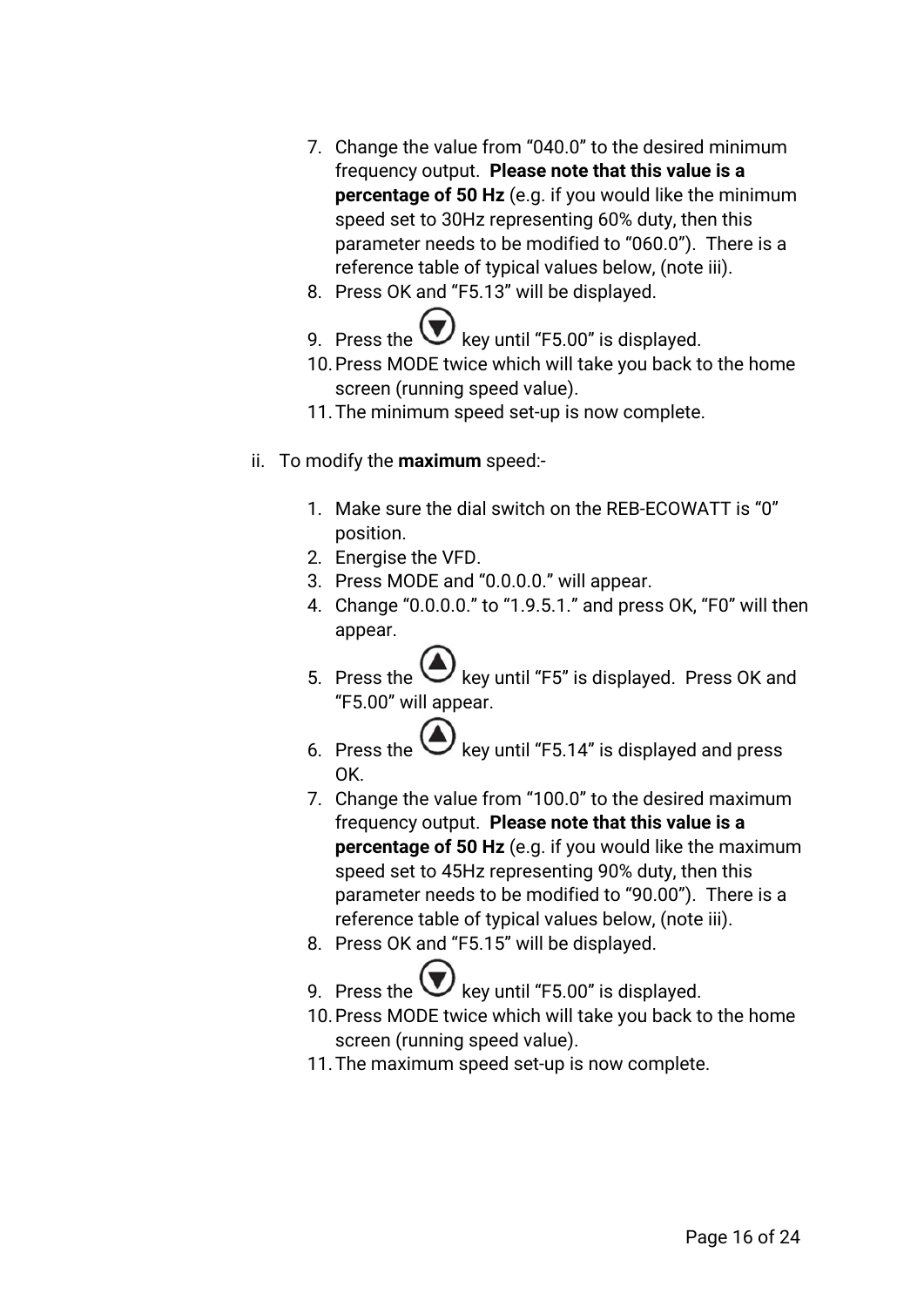### iii. Duty Percentage / Frequency / VFD Display Reference

| Duty | Frequency | Display | Duty | Frequency | <b>Display</b> |
|------|-----------|---------|------|-----------|----------------|
| 10%  | $5$ Hz    | 010.0   | 60%  | 30 Hz     | 060.0          |
| 20%  | 10 Hz     | 020.0   | 80%  | 40 Hz     | 080.0          |
| 40%  | 20 Hz     | 040.0   | 90%  | 45 Hz     | 090.0          |
| 50%  | $25$ Hz   | 050.0   | 100% | 50 Hz     | 100.0          |

WIRING DIAGRAM No. 3 – Operation Mode c. Off/On via remote (wired) OFF/ON switch.

**NOTE – WIRING DIAGRAM No. 3 IS IN ADDITION TO WIRING DIAGRAM No. 1** In addition to Wiring Diagram No. 1, Wiring Diagram No. 3 plus the "Programming the Inverter" sequence below must be followed.



### 54.**Programming the Inverter – APPLICABLE ONLY TO OPERATION MODE c. Off/On by a REMOTE (WIRED) VOLT-FREE ON/OFF SWITCH.**

- a. Make sure the ON/OFF switch is "OFF".
- b. Energise the VFD.
- c. Press MODE and "0.0.0.0." will appear.
- d. Change "0.0.0.0." to "1.9.5.1." and press OK, "F0" will then appear.
- e. Press OK and "F0.00" will appear.
- f. Press the  $\bigcup$  key until "F0.01" is displayed and press OK.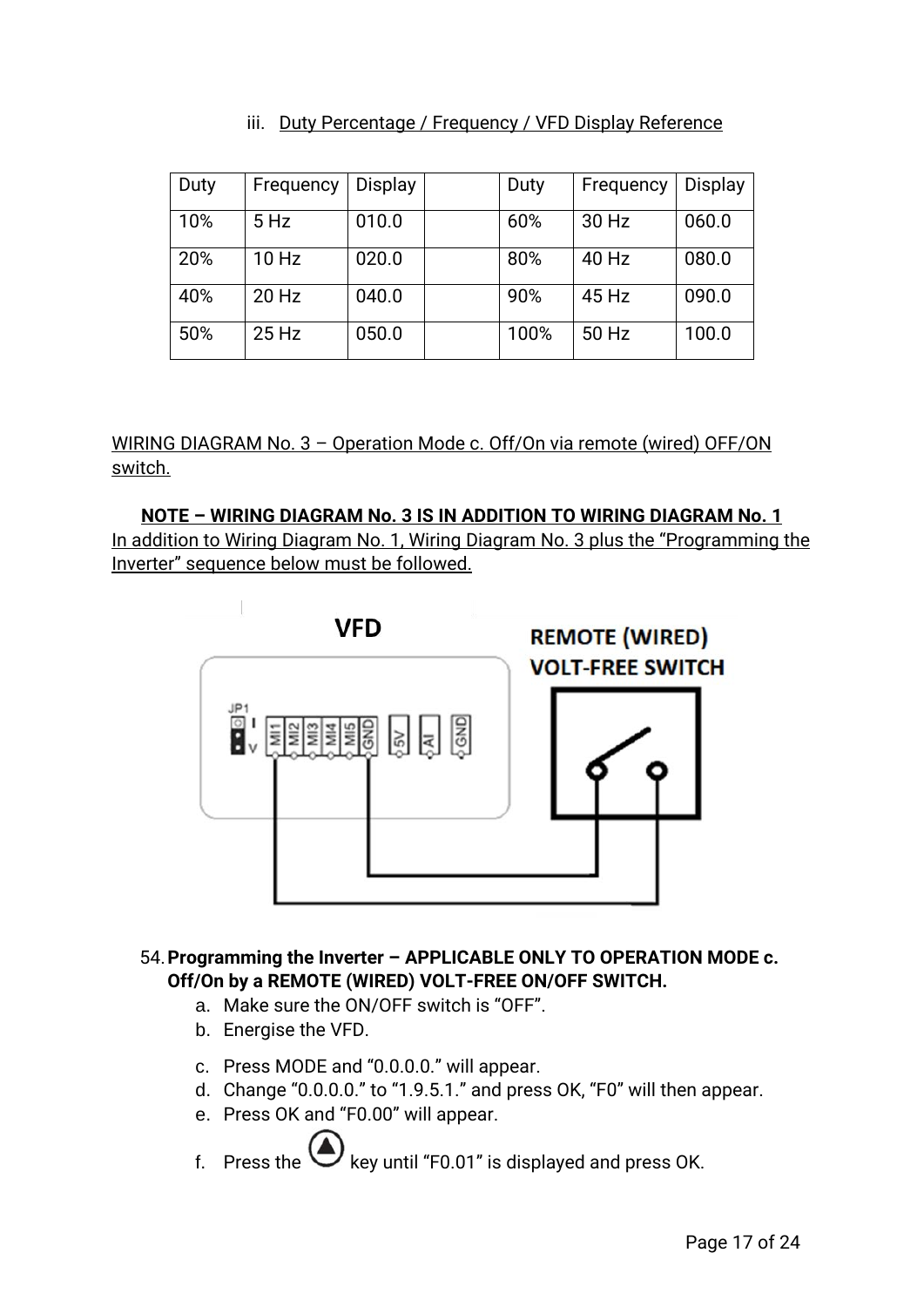- g. Change the value from "0" to "1" and press OK, "F0.02" will then appear.
- h. Press MODE twice which will take you back to the home screen (running speed value).
- i. The set-up is now complete.
- 55.**Pre starting-up checks** before starting up the fan, ensure that:
	- a. The apparatus is well secured and that the electrical connections have been carried out correctly.
	- b. No loose material or fitting remains can be sucked up by the ventilator. If the ventilator has been mounted in a duct, make sure it is clear of loose material.
	- c. The earth fittings are adequately connected.
	- d. No electrical continuity exists between phases on the Inverter input side nor output side nor between Live phases and Earth.
	- e. The electrical safety devices are correctly connected, adequately adjusted and ready for use.
	- f. The Inverter enclosure and electrical cable glands are correctly sealed and water-tight.
- 56.When starting up the product, ensure that:
	- a. The impeller turns in the correct direction. If the impeller rotates in the wrong direction then press the STOP/RESET key immediately.

## **IF THE IMPELLER ROTATES IN THE WRONG DIRECTION THEN THE INVERTER/FAN MUST BE ISOLATED FROM THE MAINS SUPPLY AND ANY 2 PHASES BETWEEN THE INVERTER AND FAN THEN REVERSED BEFORE RE-STARTING.**

- b. There are no abnormal vibrations.
- c. If any of the electrical safety devices blow, the apparatus must be quickly disconnected from the mains supply.
- d. The whole installation should be carefully checked before trying to start-up the fan again.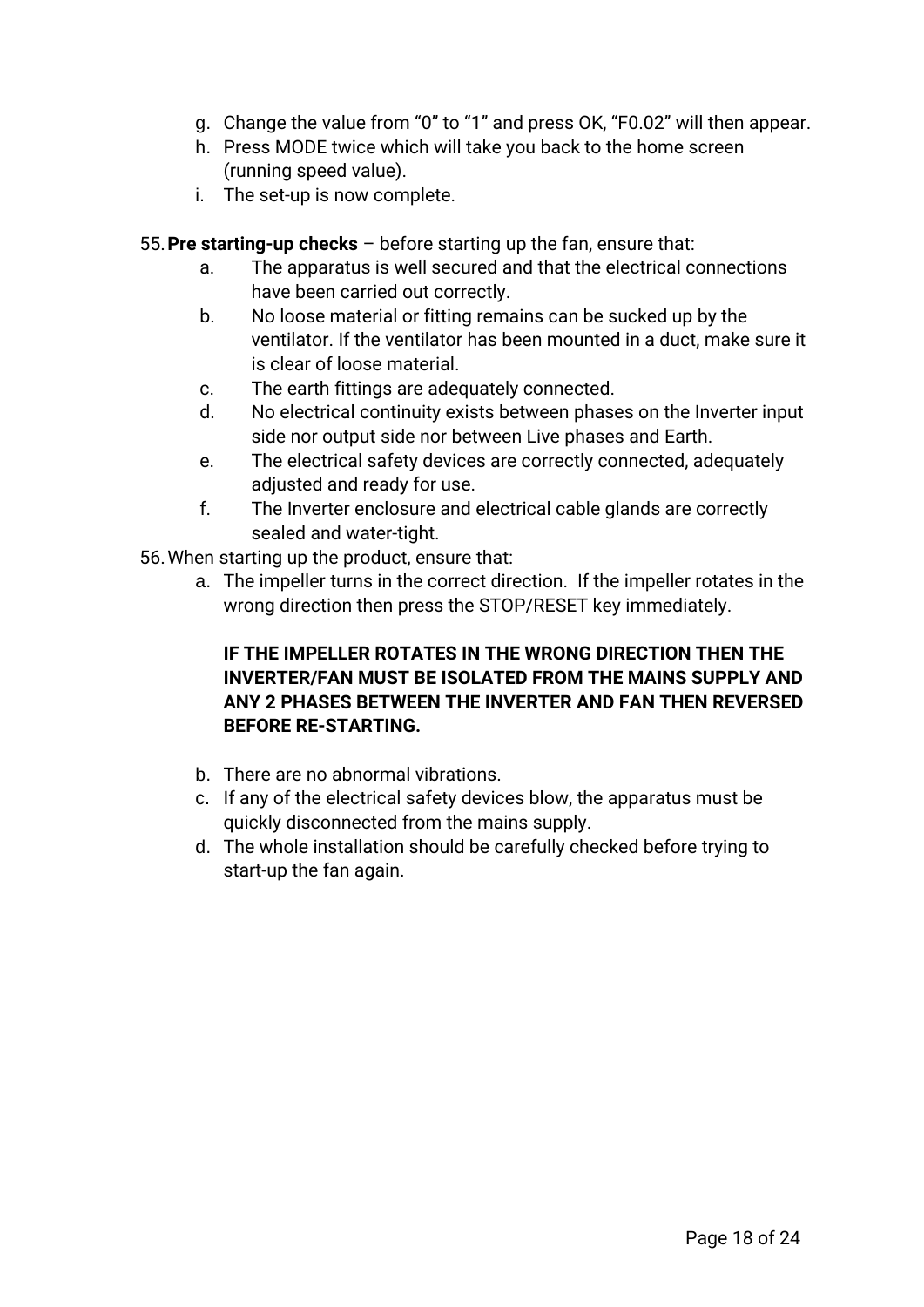- 57.If the **inverter keypad is being used for control,** then switch on the control by pressing the "RUN" Key. The fan will start.
	- a. The Inverter has been factory set to accelerate the fan speed to 100% (50Hz) Inverter output in 40 seconds. The Inverter display will show the climbing frequency output from 0 to 50Hz over a 40 second period of time. When the fan has reached its maximum speed the frequency count on the display will stop counting at 50.00. NOTE that if this factory-set maximum speed has been modified as per note #53b, then the inverter will accelerate to, and display the modified set value.
	- b. When running, adjust the frequency output with the  $\bigoplus_{k \in \mathbb{N}} \mathbb{C}$  keys until the required fan duty point has been reached. Holding the keys down will speed-up the frequency change. For a more accurate frequency change (to fine-tune the Inverter output/fan speed), press and release the keys quickly rather than holding them down.
	- c. To stop the fan, press the STOP/RESET key. The fan will decelerate over a period of 40 seconds until it stops.
	- d. When "RUN" is pressed again to re-start the fan, the fan will accelerate to the speed defined by the frequency output previously set (in #57b, above). When the fan has reached the speed, the frequency count on the display will stop counting at the previously defined duty point frequency output (in #57b, above).

## Or,

- 58.If an **REB-ECOWATT Controller is connected**, then rotate the REB-ECOWATT dial clockwise (CW) to its maximum. The fan will start.
	- a. The Inverter has been factory set to accelerate the fan speed to 100% (50Hz) Inverter output in 40 seconds. The Inverter display will show the climbing frequency output from 0 to 50Hz over a 40 second period of time. When the fan has reached its maximum speed the frequency count on the display will stop counting at 50.00. NOTE that if this factory-set range has been modified as per note 53b.ii, then the inverter will accelerate to, and display the modified set value.
	- b. When running, adjust the frequency output with the REB-ECOWATT dial until the required fan duty point has been reached.
	- c. To stop the fan, dial counterclockwise (CCW) of REB-ECOWATT to "0" position. The fan will decelerate over a period of 40 seconds until it stops.
	- d. When the the REB-ECOWATT dial clockwise (CW) to its maximum again to re-start the fan, the fan will accelerate to the speed defined by the frequency output previously set (in #58b, above). When the fan has reached the speed the frequency count on the display will stop counting at the previously defined duty point frequency output (in #58b, above).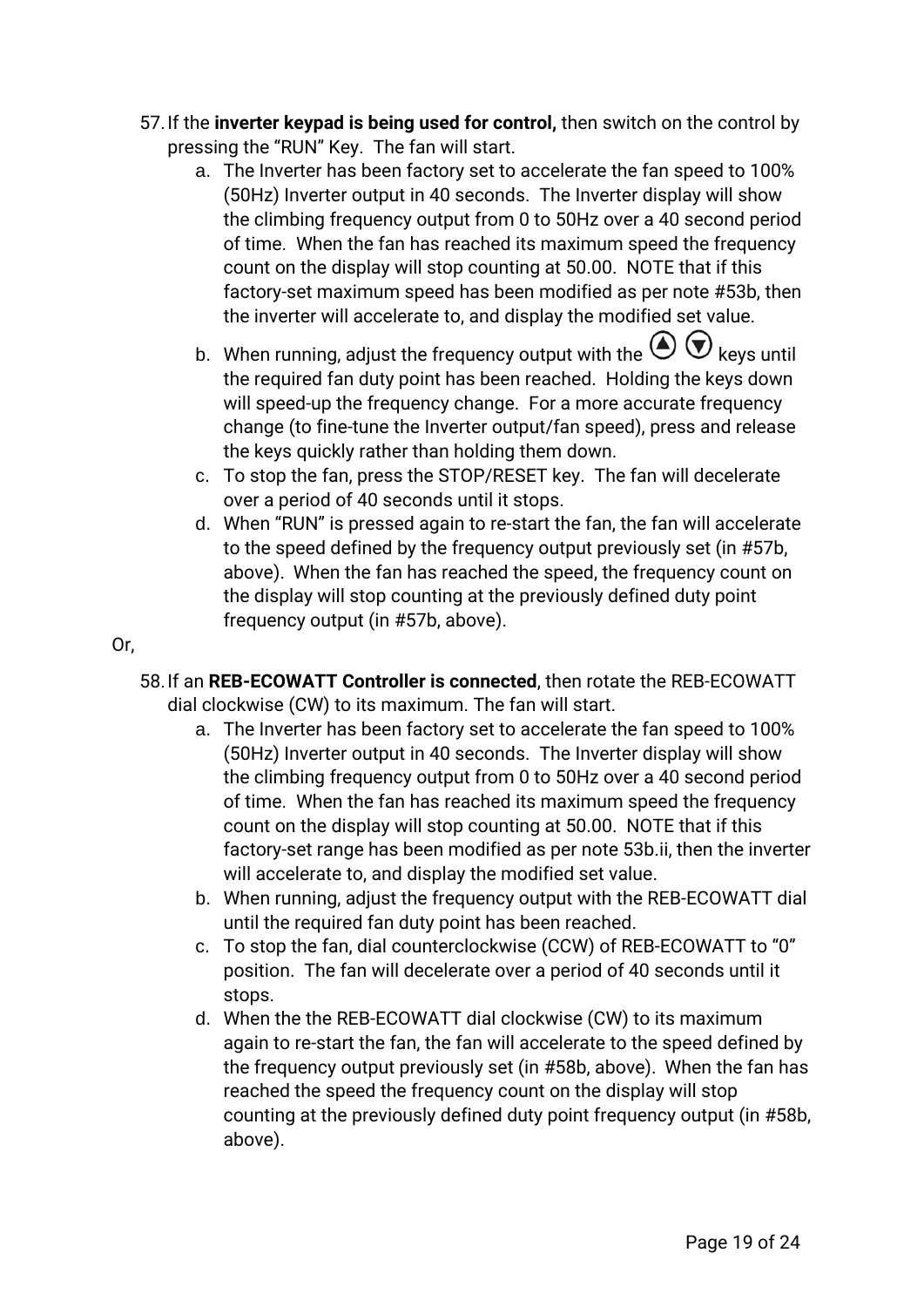Or,

- 59.If a **Remote (wired) Switch is connected** then change the switch to the "On" position. The fan will start.
	- a. The Inverter has been factory set to accelerate the fan speed to 100% (50Hz) Inverter output in 40 seconds. The Inverter display will show the climbing frequency output from 0 to 50Hz over a 40 second period of time. When the fan has reached its maximum speed the frequency count on the display will stop counting at 50.00. NOTE that if this factory-set maximum speed has been modified as per note 53b, then the inverter will accelerate to, and display the modified set value.
	- b. When running, adjust the frequency output with the  $\bigcirc \Phi$  keys until the required fan duty point has been reached. Holding the keys down will speed-up the frequency change. For a more accurate frequency change (to fine-tune the Inverter output/fan speed), press and release the keys quickly rather than holding them down.
	- c. To stop the fan, change the switch to the "Off" position. The fan will decelerate over a period of 40 seconds until it stops.
	- d. When the switch is changed to the "On" position again to re-start the fan, the fan will accelerate to the speed defined by the frequency output previously set (in #59b, above). When the fan has reached the speed, the frequency count on the display will stop counting at the previously defined duty point frequency output (in #59b, above).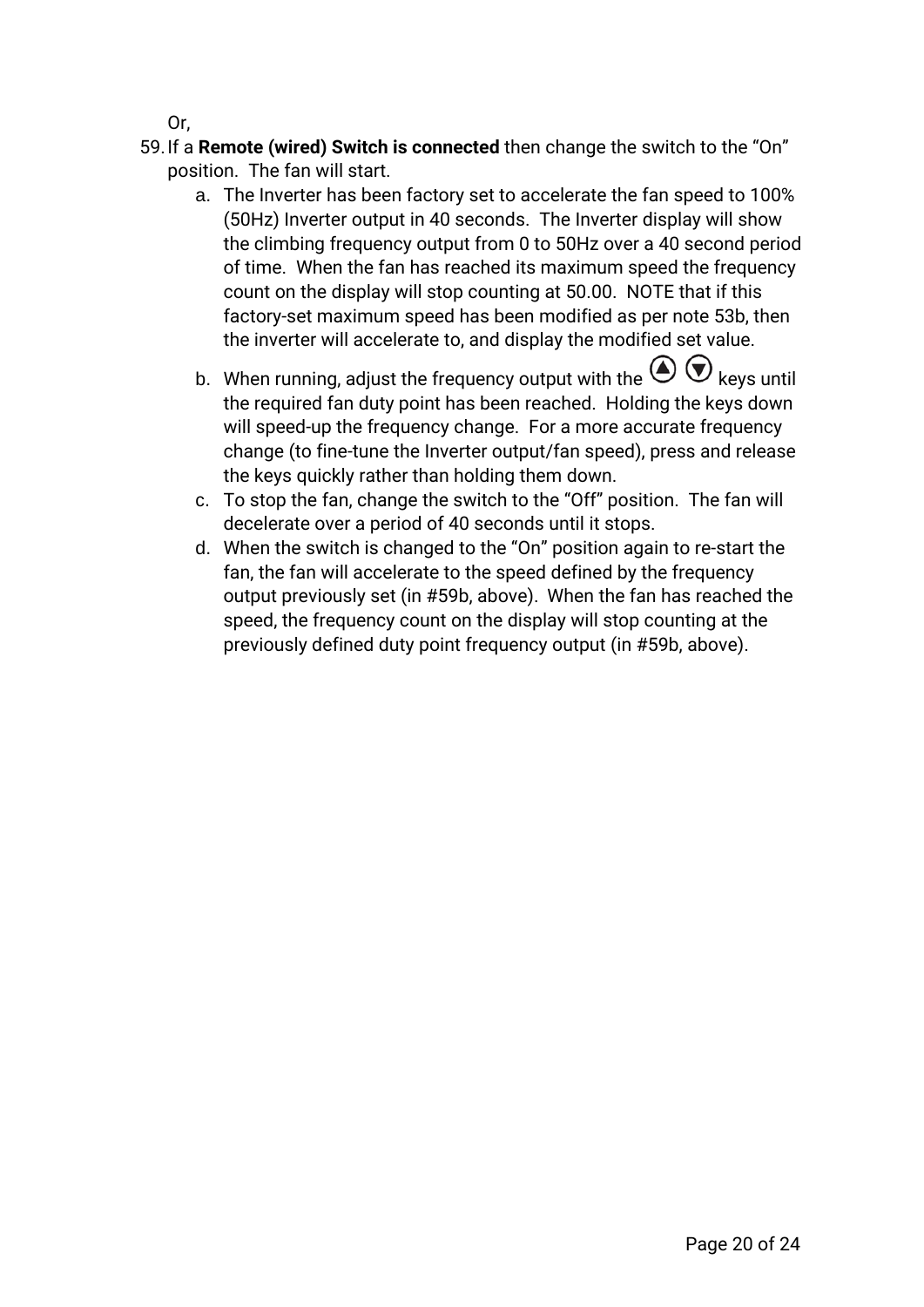## Operating Instructions

- 60.If the **inverter keypad is being used for control** then switch on the control by pressing the "RUN" Key. The fan will start.
	- a. The Inverter display will show the climbing frequency output from 0 to the defined duty point frequency. When the fan has reached its set speed the frequency count on the display will stop counting at the corresponding frequency output value.
	- b. When running, the frequency output can be adjusted within the 40% 100% duty range (or, if this factory-set range has been modified as per note #53) with the  $\bigodot \bigodot$  keys until the required fan speed is been

reached. Holding the keys down will speed-up the frequency change. For a more accurate frequency change (to fine-tune the Inverter output/fan speed), press and release the keys quickly rather than holding them down.

c. To stop the fan, press the STOP/RESET key. The fan will stop.

Or,

- 61.If an **REB-ECOWATT Controller is connected** then rotate the REB-ECOWATT dial clockwise (CW) to its maximum. The fan will start.
	- a. The Inverter display will show the climbing frequency output from 0 to the defined duty point frequency. When the fan has reached the speed corresponding to the REB-ECOWATT dial position, the frequency count on the display will stop counting at the corresponding frequency output value.
	- b. When running, if required, the frequency output can be adjusted with the REB-ECOWATT dial until the required fan duty point has been reached.
	- c. To stop the fan, dial counterclockwise (CCW) of REB-ECOWATT to "0" position. The fan will decelerate over a period of 40 seconds until it stops.

Or,

- 62.If a **Remote (wired) Switch is connected** then change the switch to the "On" position. The fan will start.
	- a. The Inverter display will show the climbing frequency output from 0 to the defined duty point frequency. When the fan has reached the duty point speed, the frequency count on the display will stop counting at the corresponding frequency output value.
	- b. To stop the fan, change the switch to the "Off" position. The fan will decelerate over a period of 40 seconds until it stops.

## **63.If a fan failure is detected by current overload then the Inverter will shut down the fan. If this occurs then "OL3" will be displayed.**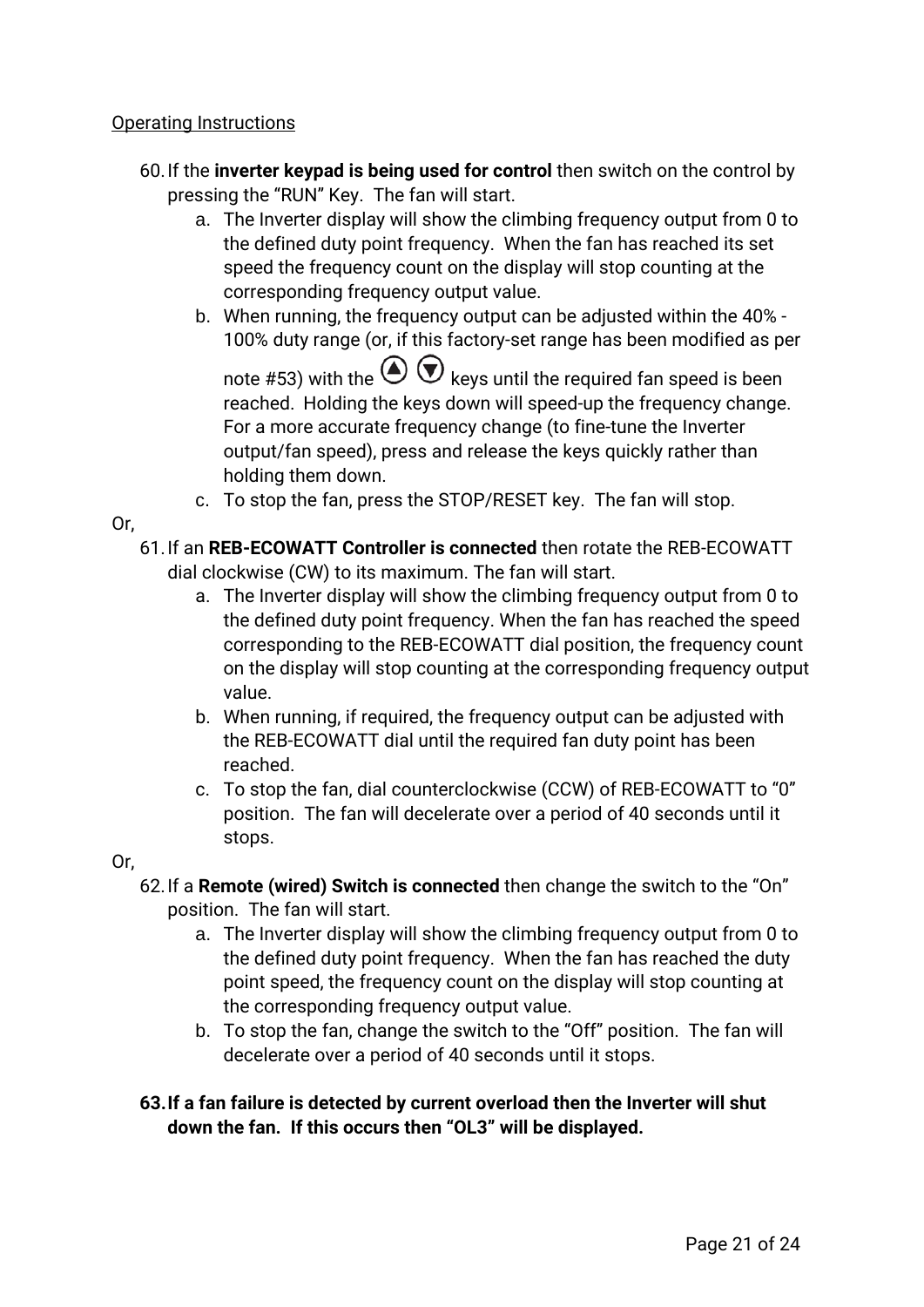## **Troubleshooting**

64.If after the fan has been running for some time there is a fault condition, then the reason for the fault needs investigation/correction prior re-energisation.

#### 65.Fault code table

| <b>Fault</b><br>Code | <b>Fault Type</b>                   | <b>Reason</b>                                                                                                                                                                               | <b>Solution</b>                                                                                                                                                                                                                                     |  |
|----------------------|-------------------------------------|---------------------------------------------------------------------------------------------------------------------------------------------------------------------------------------------|-----------------------------------------------------------------------------------------------------------------------------------------------------------------------------------------------------------------------------------------------------|--|
| $\overline{OL3}$     | Overload<br>Alarm                   | 1. The motor is running<br>backwards.<br>2. The pressure in the system is<br>too high.<br>3. The airflow temperature has<br>exceeded the maximum<br>temperature of the fan rating<br>plate. | Swap any two of the output<br>1.<br>phase on U, V or W.<br>Speak to Kuger for advice.<br>2.<br>Speak to Kruger for advice.<br>3.                                                                                                                    |  |
| Lu                   | Under<br>Voltage<br>When<br>Running | 1. The input voltage is too low.<br>Sudden power loss.<br>2.<br>Input power fault.<br>3.<br>Poor contact of the DC<br>4.<br>circuit.<br>5. Contactor with poor contact.                     | Check the input voltage.<br>1.<br>Reset the inverter and check<br>2.<br>the input power.<br>Check the input power of the<br>3.<br>grid.<br>4. Check the main circuit or ask<br>for service.<br>5. Check the contactor or ask<br>for service.        |  |
| <b>LP</b>            | Input Phase<br>Loss                 | 1. R, S and T phase loss.                                                                                                                                                                   | 1. Check the input voltage.<br>2. Check installation<br>distribution.                                                                                                                                                                               |  |
| <b>SPo</b>           | Output<br><b>Phase Loss</b>         | 1. U, V and W phase loss or<br>serious asymmetrical three<br>phase of the load.                                                                                                             | 1. Check installation<br>distribution.<br>2. Check the motor<br>Cable between the fan and<br>3.<br>inverter.                                                                                                                                        |  |
| OH <sub>1</sub>      | Inverter<br>Overheat                | 1. Ambient temperature is too<br>high.<br>2. The Inverter cooling fan is<br>damaged.<br>3. The Inverter cooling channels<br>on the heatsink are either<br>blocked or obstructed.            | Lower the ambient<br>1.<br>temperature.<br>Replace the inverter cooling<br>2.<br>fan.<br>If the heatsink is blocked<br>3.<br>then remove the blockage. If<br>the heatsink is obstructed<br>then remove the obstruction<br>or relocate the inverter. |  |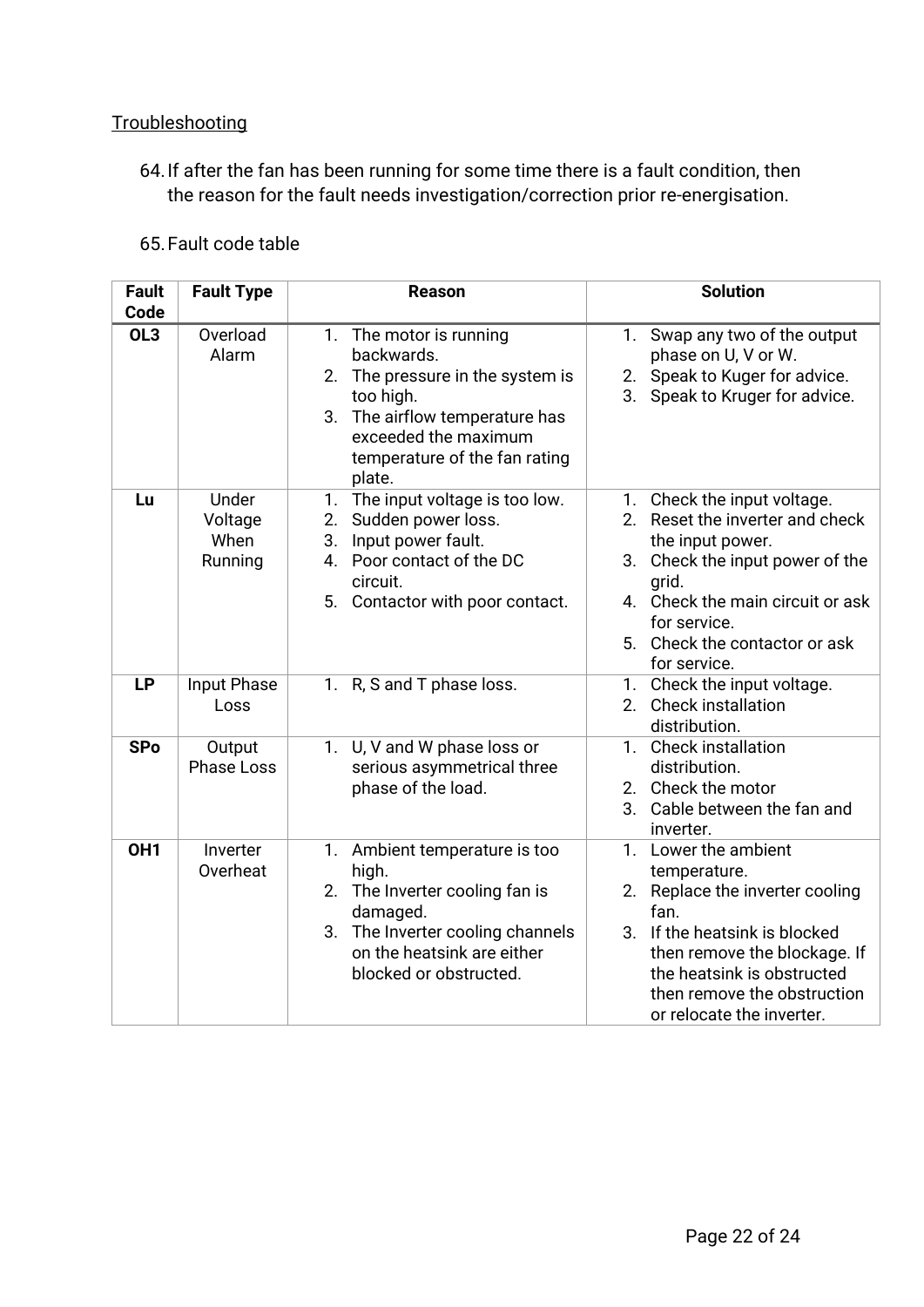### EMC Filters

66.As noted #39, the Inverter is suitable as supplied for connection to the fan with up to a 25m long connection cable. Installations in excess of this MAX. 25m CABLE LENGTH distance and up to 50m should be fitted also with an EMC Filter (not supplied however available as an accessory) between the mains supply and the Inverter. In the uncommon occurrence that the cable length exceeds 50m, a Choke is also required.

| <b>Suitable for Inverter</b> | <b>Input Filter model</b> | <b>Output Filter model</b> |  |
|------------------------------|---------------------------|----------------------------|--|
| K154-0R7G-2 (1-PH, 4.5A)     |                           | BKL-5A-H0.2                |  |
| K154-1R5G-2 (1-PH, 7.0A)     | BK-10A--H0.2              | BKL-10A-H0.2               |  |
| K154-2R2G-2 (1-PH, 10A)      |                           |                            |  |
| K154-3R7G-2 (1-PH, 16A)      | BK-20A--H0.2              | BKL-20A-H0.2               |  |

#### **Recycling**

- 67.EEC Standards, together with the responsibility we should assume with future generations in mind, oblige us to recycle all the materials we can. Therefore, please deposit all left-over material and packaging in their corresponding recycling containers and hand in the replaced machines to the nearest handler of this type of waste product.
- 68.If you have any queries about Kruger products, please contact our after-sales service at your local Kruger office. If in doubt, please visit our website at www.krugerfan.com

#### EC DECLARATION OF CONFORMITY

Herewith we declare that the fan/control designated below, on the basis of its design and construction in the form brought onto the market by us is, in accordance with the relevant EC Council Directives on Electromagnetic Compatibility. If alterations are made to the apparatus without prior consultations with us, this declaration becomes invalid. We further declare that the equipment identified below may be intended to be assembled with other equipment/machines to constitute machinery, which shall not be put into service until the assembled machinery has been declared in conformity with the provisions of these relevant EC Council Directives.

#### DESIGNATION OF EQUIPMENT

Relevant EC Council Directives, Electromagnetic Compatibility Directive 2014/30/EU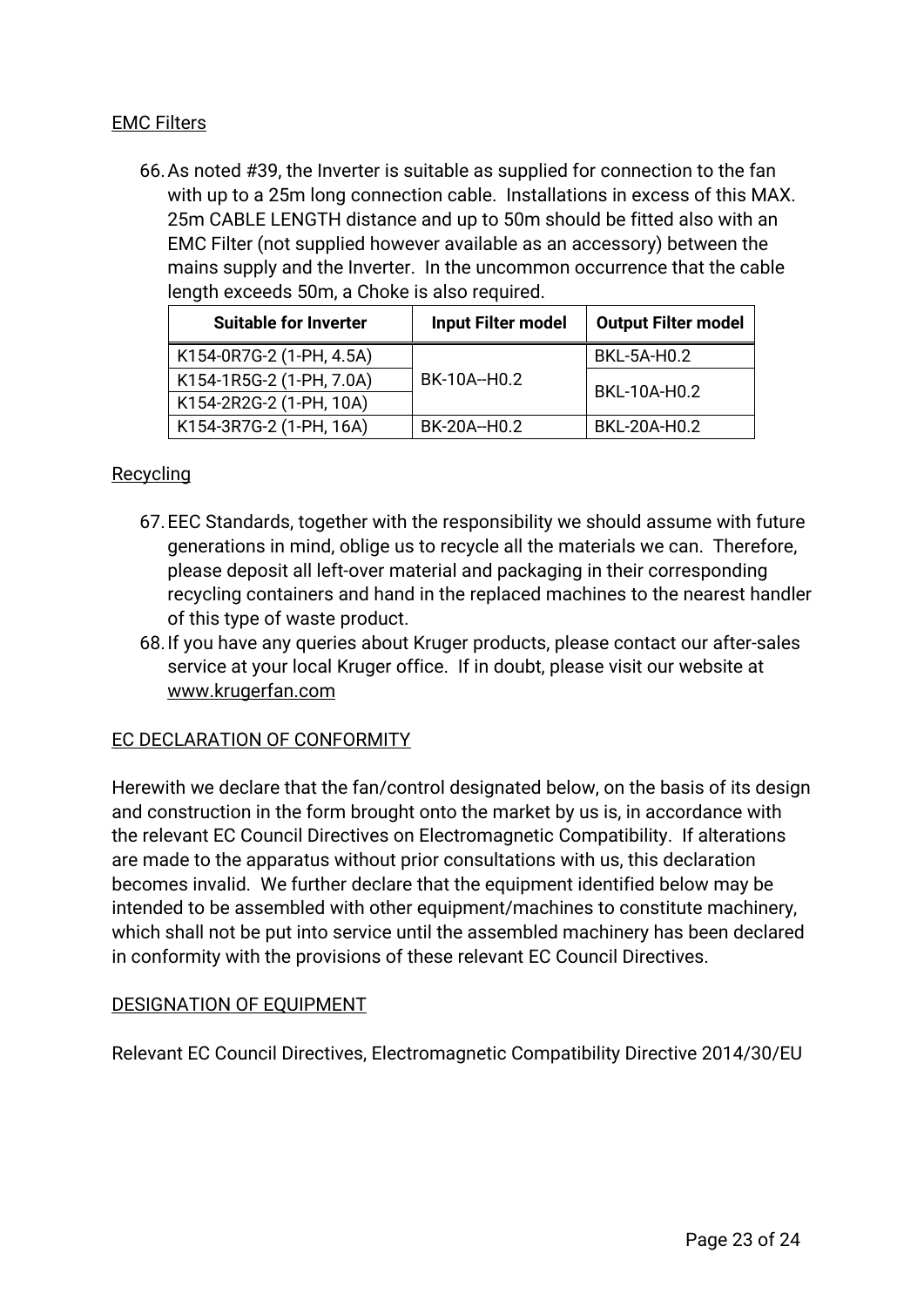## GUARANTEE

### Kruger Limited Warranty 24 (TWENTY FOUR) MONTH PRODUCT WARRANTY

Kruger Limited warrants that the K154 DIGITAL INVERTER will be free from defective materials and workmanship for the period of 24 (twenty four) months from the date of original purchase. In the event that we find any part is defective the product will be repaired or at the company's discretion, replaced without charge provided that the product has been installed in accordance with the enclosed instructions and all applicable standards and national and local building standards.

#### IF CLAIMING UNDER WARRANTY

Please return the completed product, carriage paid, to your local authorized distributor. All returns must be accompanied by a valid Invoice of Sale. All returns must be clearly marked "Warranty Claim", with an accompanying description stating the nature of the fault.

#### THE FOLLOWING WARRANTIES DO NOT APPLY

Damages resulting from improper wiring or installation. Damages resulting when using the fan/control with fans/motors/controls/sensors other than those supplied and manufactured by the Kruger Group of Companies. Removal or alteration of the Kruger data plate label.

#### WARRANTY VALIDATION

The end user must keep a copy of the Invoice of Sale to verify a purchase date.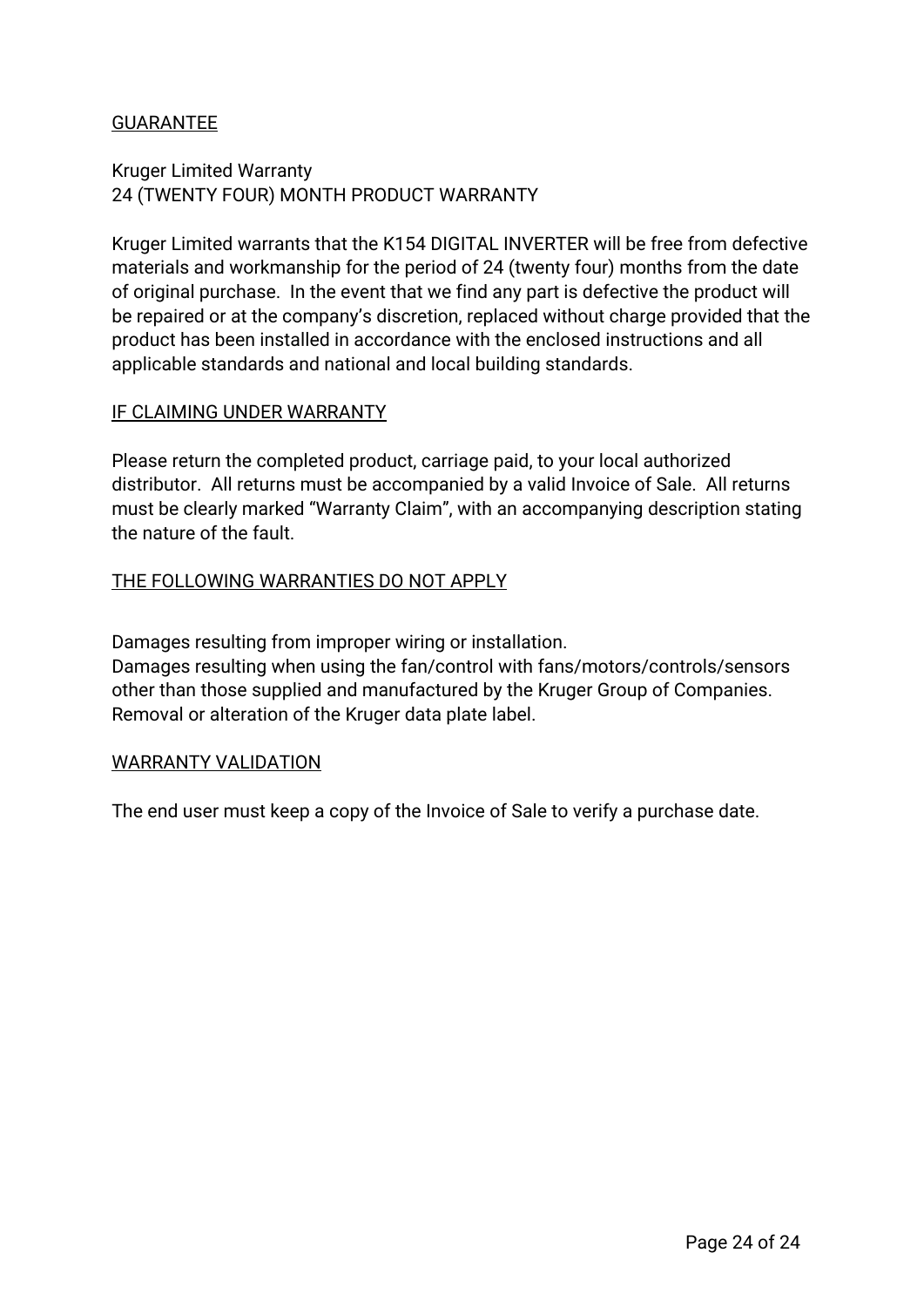## **KRUGER**

## **KRUGER Ventilation Group**

#### **THAILAND (Regional HQ)**

KRUGER VENTILATION INDUSTRIES ASIA CO. LTD. 30/159 Moo 1, Sinsakorn Industrial Estate, Chetsadawithi Road, Khok Kham Mueng, Samuthsakorn 74000, Thailand Tel: +662 1054298 Fax: +662 0248256-9 Website: [www.krugerfan.com](http://www.krugerfan.com/)

#### **THAILAND**

KRUGER VENTILATION IND. (THAILAND) CO. LTD. 30/105 Moo 1, Sinsakorn Industrial Estate, Chetsadawithi Road, Khok Kham Mueng, Samuthsakorn 74000, Thailand Tel: +662 1050399 Fax: +662 1050370-2 Email: [mktg@kruger.co.th](mailto:mktg@kruger.co.th)

#### **INDIA**

KRUGER VENTILATION INDUSTRIES (INDIA) PVT. LTD. Kruger Centre, Mumbai-Nasik Highway, Kalamgaon, Shahapur, Thane 421601, Maharashtra, IndiaTel: +91 9960558899/9975577211 Email: [sales@krugerindia.com](mailto:sales@krugerindia.com)

#### **INDIA (NORTH)**

KRUGER VENTILATION INDUSTRIES (NORTH INDIA) PVT LTD Village Rohad, Tehsil Bahadurgarh, Jhajjar, Haryana-124507 Tel. +91-9958991652/9958991660/8586966303 Fax +91-1276-278096 Email: [sales.kni@krugerindia.com](mailto:sales.kni@krugerindia.com) , [ser](mailto:service@krugerindia.com)[vice@krugerindia.com](mailto:vice@krugerindia.com)

#### **KOREA**

NEOMATE CO. LTD.

2-1010, Ace High Tech City B/D, 775 Gyeongin-ro, Yeongdeungpo-gu, Seoul, Korea. Postal Code 07299 Tel: +82-2-2679-2052 Fax: +82-2-2679-2174 Email: [y7890@neomate.co.kr](mailto:y7890@neomate.co.kr)

#### **MYANMAR**

KRUGER VENTILATION (MYANMAR) CO. LTD. Room No. F21, Thiri Yadanar Whole Sale Market, (Htawunbe) Toe Chae Ward, North Okkalapa Township, Yangon. Tel: +959 763141081/2/3 Email: [ht](mailto:htoon@krugermm.com)[oon@krugermm.com](mailto:oon@krugermm.com)

#### **SINGAPORE**

KRUGER ENGINEERING PTE. LTD. 2 Venture Drive #20-23, Vision Exchange, Singapore 608526 Tel: +65 68631191 Fax: +65 68631151 Email: [mktg@krugerfan.com](mailto:mktg@krugerfan.com)

#### **AUSTRALIA**

S&P KRUGER AUSTRALIA PTY LTD. 2 Cunningham St, Moorebank N.S.W. 2170 Tel: +61 2-98227747 Fax: +61 2-98227757 Email: [info@sandpkruger.com.au](mailto:info@sandpkruger.com.au)

#### **DUBAI**

KRUGER VENTILATION INDUSTRIES, GULF BRANCH. Jebel Ali Free Zone Authority (JAFZA) P.O. Box No. 262949, Dubai, UAETel: +971 4 8819188/8832017 Fax: +971 4 8832018 Email: jsereno@krugerfan.com

#### **INDONESIA**

P.T. KRUGER VENTILATION INDONESIA. JL. Teuku Umar No.20, Karawaci - Tangerang 15115, Indonesia Tel: +62 21-5512288/5513557 Fax: +62 21-5513502 Email: [mktg@krugerindo.co.id](mailto:mktg@krugerindo.co.id)

#### **CHINA (GUANGZHOU)**

GUANGZHOU KRUGER VENTILATION CO. LTD. No. 9 Huahui Road, Huashan, Huadu, Guangzhou, P.R. China 510880 Tel: +86 20-66356635 Fax: +86 20-86786001/86786500 Email: [gzkruger@krugergz.com](mailto:gzkruger@krugergz.com)

#### **CHINA (TIANJIN)**

TIANJIN KRUGER VENTILATION CO. LTD. Jingjin Science and Technology Park Wuqing District, Tianjin, China Tel: +86 22-22143480/3481 Fax: +86 22-22143482 Email: [krugertj@krugertj.com](mailto:krugertj@krugertj.com)

#### **CHINA (SHANGHAI)**

Shanghai Kruger Ventilation Co.,Ltd. No.500 Yuanguo Road, Anting,Jiading District, Shanghai 201814, P.R. China Tel: +86 21-69573266 Fax: +86 21-69573296 Email: [shkruger@krugerchina.com](mailto:shkruger@krugerchina.com)

#### **CHINA (WUHAN)**

WUHAN KRUGER VENTILATION CO. LTD. No. 805, Huian Ave, Dongxihu District, Wuhan, Hubei, P.R. China 430040 Tel: +86 27- 83248840/83060522/83097505 Fax: +86 27- 83261886 Email: [whkruger@krugerwh.com](mailto:whkruger@krugerwh.com)

#### **HONG KONG**

KRUGER VENTILATION (HONG KONG) LIMITED. Flat C, 9/F, Yeung Yiu Chung (No.8) Industrial Building, 20 Wang Hoi Road, Kowloon Bay, Kowloon, Hong KongTel: +852 22469182 Fax: +852 22469187 Email: [info@kruger.com.hk](mailto:info@kruger.com.hk)

#### **TAIPEI**

KRUGER VENTILATION (TAIWAN) CO. LTD. No. 157, Ping-an Rd, Hengfeng Village, Dayuan Shiang Taoyuan County 337, Taiwan Tel: +886 3-3859119 Fax: +886 3-3859118 Email: [sales@krugertwn.com.tw](mailto:sales@krugertwn.com.tw)

#### **MALAYSIA**

KRUVENT INDUSTRIES (M) SDN. BHD. Lot 850, Jalan Subang 7, Taman Perindustrian Subang,47500, Subang Jaya, Selangor D.E. Tel: +603 80743399 Fax: +603 80743388 Email: [mktg@kruger.com.my](mailto:mktg@kruger.com.my)

#### **PHILIPPINES**

KRUGER M & E INDUSTRIES CORPORATION B3 Welborne Industrial Park Bancal Carmona Cavite 4116, Philippines Tel: +63-2-7 6223260 \* +63-46 4129652 HP: +63 925 8018444 Email: [mktg@krugerph.net](mailto:mktg@krugerph.net)

#### **VIETNAM**

KRUGER VENTILATION INDUSTRIES (VIETNAM) CO. LTD. Lot A7. 2-4, C2 Road, Thanh Thanh Cong IZ, Trang Bang Dist. Tay Ninh Province, Vietnam Tel: +84-276 3585200/01/02 Fax: +84-276 3585199 Email: [mktg@krugervn.com](mailto:mktg@krugervn.com)